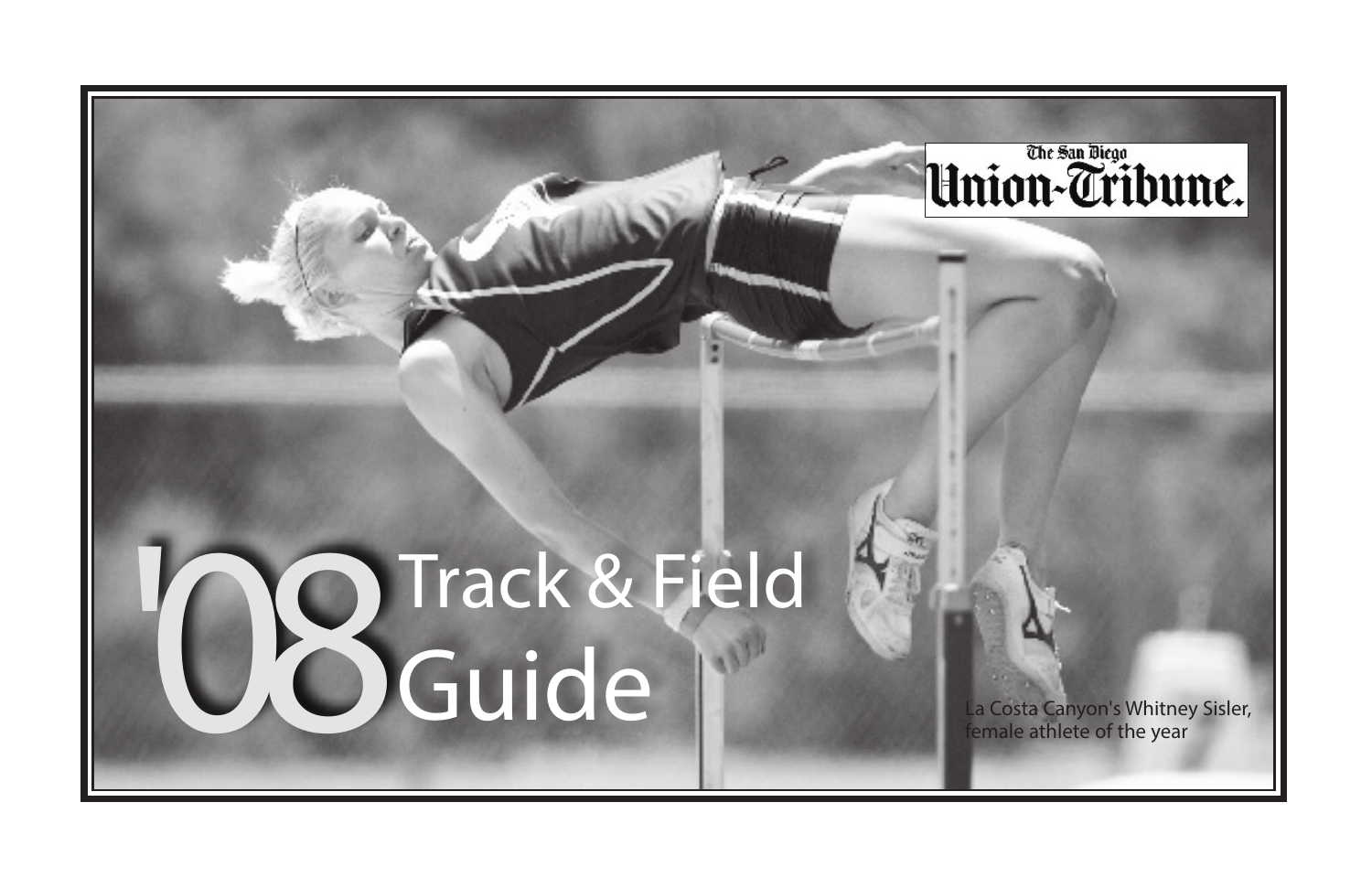### CIF-San Diego Section Track and Field Records Boys

| Year                                                                                         | Event                                                                                                                        | Name, School                                                                                                                                                                                                                                                                                                                                                        | Mark                                                                                                               |
|----------------------------------------------------------------------------------------------|------------------------------------------------------------------------------------------------------------------------------|---------------------------------------------------------------------------------------------------------------------------------------------------------------------------------------------------------------------------------------------------------------------------------------------------------------------------------------------------------------------|--------------------------------------------------------------------------------------------------------------------|
| 1992<br>1998<br>1996<br>1988<br>1972<br>1976<br>1997<br>2001<br>1998<br>1996                 | 100 Meters<br>200<br>400<br>800<br>1,600<br>3,200<br>110HH<br>300IH<br>4x100 Relay<br>4x400 Relay                            | Riley Washington, Southwest<br>Ike Okenwa, Morse<br>Lydell Burston, Morse<br>Mark Senior, Mt. Miguel<br>Terry Cotton, El Cajon<br>Thom Hunt, Patrick Henry<br>Reggie DePass, Montgomery<br>Jeff Hunter, Granite Hills<br><b>University City</b><br>(Long, Ward, Hayes, Douglas)<br>Morse                                                                            | 10.30<br>20.97<br>$46.85$ (n)<br>1:50.25<br>$4:04.04*(n)$<br>$8:41.8*$<br>13.86<br>36.25<br>40.66<br>3:10.80(n)    |
| 1979<br>2005<br>1966<br>1994<br>1990<br>2006                                                 | High Jump<br>Pole Vault<br>Long Jump<br>Triple Jump<br><b>Shot Put</b><br><b>Discus</b>                                      | (Jones, Carter, Pinson, Burston)<br>Frank Schiefer, Madison<br>Derek Scott, El Camino<br>Doyle Steele, San Diego<br>Von Ware, RBV<br>Brent Noon, Fallbrook<br>Darius Savage                                                                                                                                                                                         | $7-2$<br>$16 - 8$<br>$25 - 51/4$<br>$52-0$<br>$76-2$<br>$212 - 1$                                                  |
|                                                                                              |                                                                                                                              | Girls                                                                                                                                                                                                                                                                                                                                                               |                                                                                                                    |
| Year<br>1984<br>2001<br>2000<br>1985<br>1986<br>1987<br>1984<br>2003<br>1983<br>1977<br>1996 | Event<br>100 Meters<br>200<br>400<br>800<br>1,600<br>3,200<br>100H (30')<br>100H (33')<br>300H<br>4x100 Relay<br>4x400 Relay | Name, School<br>Gail Devers, Sweetwater<br>Monique Henderson, Morse<br>Monique Henderson, Morse<br>Lesley Noll, Mt. Carmel<br>Darcy Arreola, Grossmont<br>Kira Jorgensen, Vista<br>Gail Devers, Sweetwater<br>Jessica Eggleston, El Camino<br>Gail Devers, Sweetwater<br>Crawford<br>(Young, Reed, Gaston, Lovelady)<br>Morse<br>(Rankin, Henderson, Groce, Garner) | Mark<br>11.51<br>23.16<br>50.74<br>2:08.00<br>4:42.77<br>10:24.23<br>13.41<br>14.28<br>42.26<br>45.94*<br>3:49.12h |
| 2007<br>2005<br>1984<br>1987<br>2001<br>1986                                                 | High Jump<br>Pole Vault<br>Long Jump<br>Triple Jump<br><b>Shot Put</b><br><b>Discus</b><br>$1/1$ $1$                         | Whitney Sisler, La Costa Cyn<br>Kate Mattoon, RB<br>Gail Devers, Sweetwater<br>Jackie Anderson, Mt. Miguel<br>Aiga Marie Taumua, Sweet.<br>Lori Parker, Ramona                                                                                                                                                                                                      | $5 - 11$<br>$12-9$<br>$20 - 7$<br>$41 - 81/4$<br>46-10 1/4<br>$162 - 0$                                            |

(n) - Non-winning mark(h) hand time converted

\* - Converted to metric time from yards time

NOTE: All section records must meet National Federation guidelines.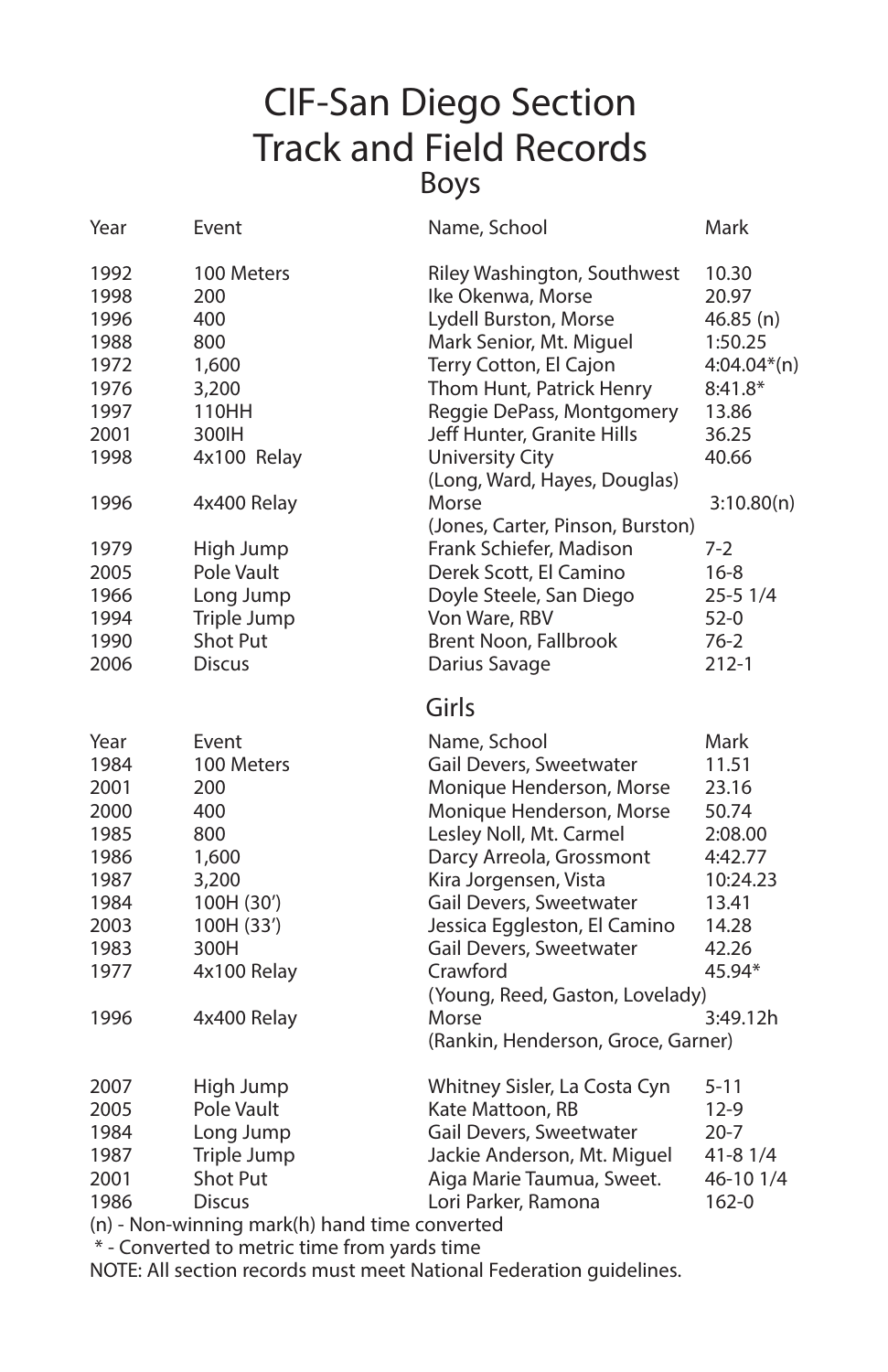

# Tracking your<br>performance.

The San Diego Union-Tribune is proud<br>to support high school athletics.

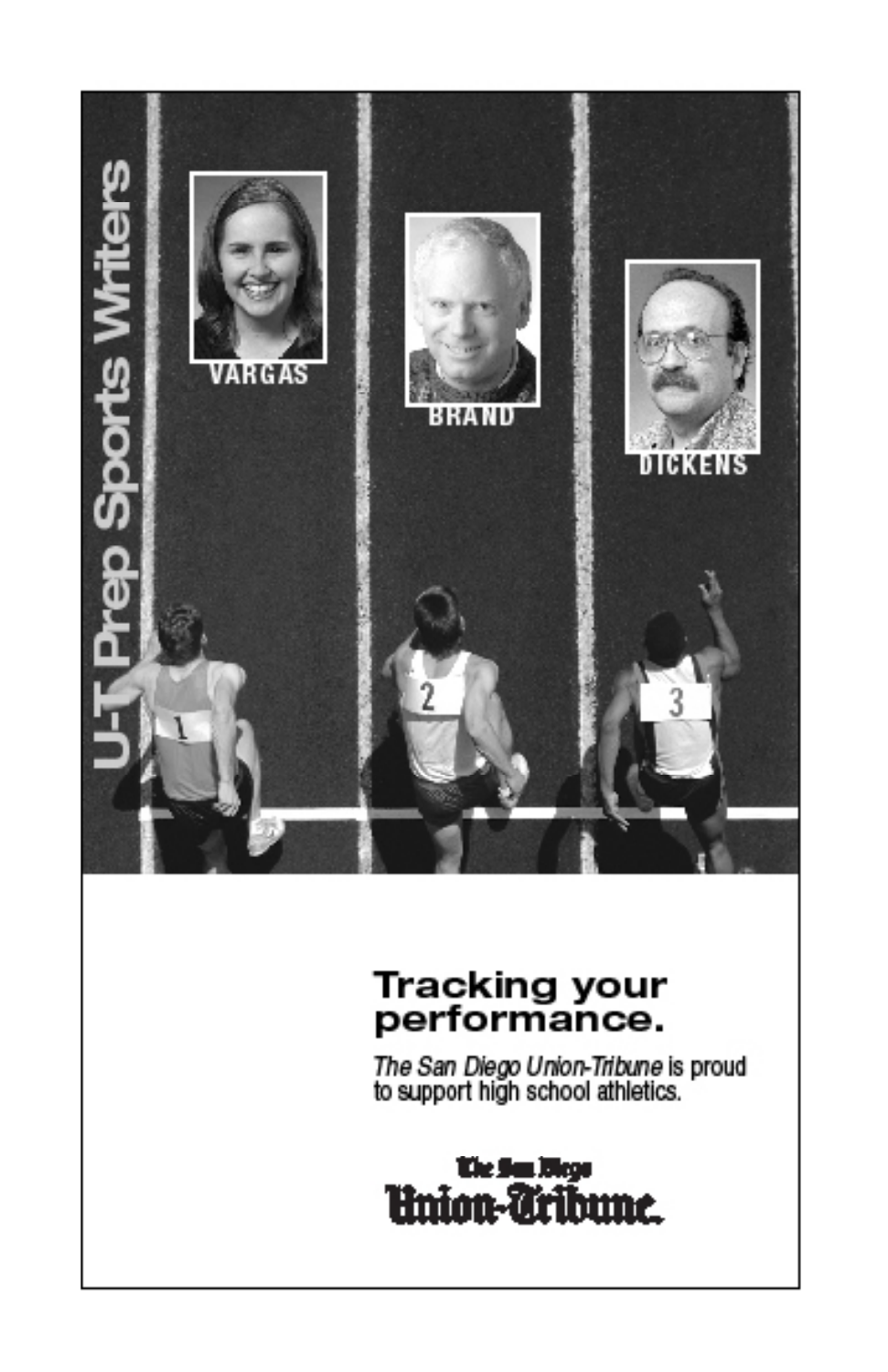### Rosario will keep things jumping in 2008

 El Camino High's Nelson Rosario swears his No. 1 passion is football but he has a quiet fire for track and field as well.

 Asked if he was looking for a triple that would make him a front-runner for national athlete of the year -- 7-foot in the high jump, 25-feet in the long jump and 50-feet in the triple jump -- the 6-foot-6 senior smiled and said, "at least the 25."

 That means current section long jump record-holder , Doyle Steele, will be attending a lot of meets this year. Steele, who set the record of 25-5 1/2 in 1966, promised that if anyone approached his legendary mark, he wanted to be there.

 Rosario's best is 24-2 1/4 but on his final jump at the section championships, he hit 25-feet with a foul of less than two inches.

 With section-leading marks of 6-9 in the high jump and a wind-aided 48-5 1/4 in the triple jump, Rosario can start to think about the rarest of all accomplishments -- winning three individual events in a state championhip. How rare? Never been done.

 On the track, University City junior Mac Fleet seeks to continue his record-setting ways. For starters, his 4:08.09 for 1,600 meters is the fastest 1600 ever run by a sophomore, according to Track and Field News statistician Jack Shepherd. Seven others have run faster miles which produced faster converted 1,600 meters. Fleet's 1,500 meter time of 3:50.48 is No. 4 all-time.

 Nico Reaves, who placed seventh in the state at 400 last year for Mount Miguel, will now run for Kipperr Bell at Lincoln, and his best of 48.01 positions him for a big year.

 Two other state finalists on a mission will be Joe Cooks of Mission Hills (21.16 wind-aided 200) and Charles Jock of Mission Bay (1:53.84 for 800).

 For the girls, cross-country/track standout Katy Andrews of La Costa Canyon will return after finishing sixth in the state at 3,200 meters, clocking a 10:36.58 -- No. 8 on the all-time list.

 Rancho Bernardo junior Emily Mattoon cleared 13-feet in the pole vault in a dual meet, a mark superior to her sister Kate's section record 12-10 1/4, but unacceptable for record purposes (four or more schools must compete).

 Vista weight event double champ Brandy Dyer bids to move up on the alltime list after bests of 41-11 in the shot and 143-5 in the discus in 2006.

#### Thanks, Thanks, Thanks.

 This book would not be possible without advertisers like The San Diego Union-Tribune; Foot Locker, well-known for conducting the National Cross Country Championships; premier track equipment manufacturer Gill Athletics; The San Diego Unified School District; Movin' Shoes; KUSI's Prep Pigskin Report; the San Diego Hall of Champions and the San Diego chapter of USA Track and Field (USATF) Support of all these sponsors is appreciated.

 Although dozens of individuals helped compile this book, special thanks go to Rick Smith, the UT Marketing Dept., UT Photo Dept., Anthony Tarantino, Hans Ruegamer and long-time supporter Richard Cota.

-- Steve Brand, Editor

#### Captions

Front page: Whitney Sisler, female track athlete of the year Back page: Nelson Rosario, male track athlete of the year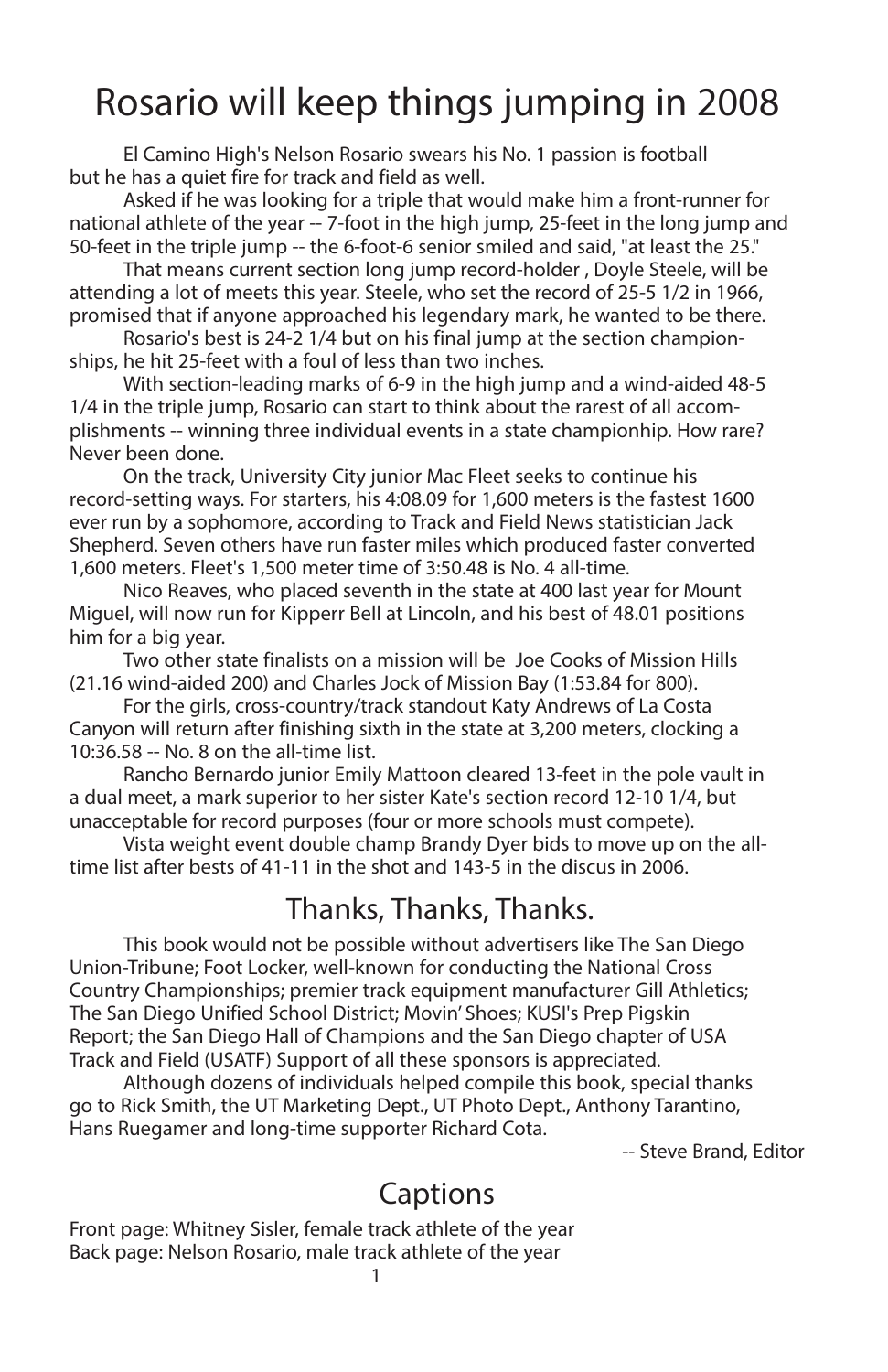# 2007 Boys Leaders

\* Junior, \*\* Sophomore, \*\*\* Freshman

#### 100 (fully Electronic)

| 10.56 | Maurice Patterson, Oceanside       | Avocado           |
|-------|------------------------------------|-------------------|
| 10.69 | *Jamal Alston, RBV                 | Section f         |
| 10.77 | **Joe Cooks, Mission Hills         | State pre         |
| 10.93 | Chris Daniels, Serra               | Eastern p         |
| 10.94 | **Christian Johnson, Horizon       | Dual              |
| 10.95 | Malik Jones, Helix                 | Grossmo           |
| 10.99 | Gary Lee, Hoover                   | Central f         |
| 11.03 | *DeAndrae Woods, Steele Canyon     | Grossmo           |
| 11.04 | Joe Branch, Carlsbad               | Palomar           |
| 11.04 | **Ashton Barbour, Carlsbad         | Section f         |
| 11.09 | **Darren Clark, Brawley            | <b>IVL Finals</b> |
| 11.10 | Jelani Burton, Mira Mesa           | Eastern r         |
| 11.13 | *Jon Darby, West Hills             | Dual              |
| 11.15 | Michael Craig, Escondido           | Section f         |
| 11.15 | Kenny Vaughn, Mt. Miguel           | Grossmo           |
| 11.16 | *Bradley Carter, Granite Hills     | Grossmo           |
| 11.18 | *** Kenny Stills, La Costa Canyon  | Palomar           |
| 11.18 | *Kyle Brown, Coronado              | Central f         |
| 11.19 | *Daniel Thomas, Cathedral Catholic | Dual              |
| 11.19 | Don Danns, Helix                   | Grossmo           |
| 11.21 | Alex Thompson, University City     | CIF prelin        |
| 11.23 | Eric Fisher, El Capitan            | Dual              |
| 11.23 | *Joseph DeMartino, Mt. Carmel      | Palomar           |
| 11.26 | **Josh Phillips, Helix             | Grossmo           |
| 11.26 | *Wesley Merlin, Otay Ranch         | Mesa fin          |
| 11.26 | *Octavio Davila, West Hills        | Grossmo           |
| 11.27 | ***Ricky Seale, Escondido          | Section f         |
| 11.28 | Luis Villavicencio, Point Loma     | Sundevil          |
| 11.28 | *Daniel Minamide, San Pasqual      | Dual              |
| 11.28 | *Carlton Billinslea, Madison       | Central f         |
| 11.29 | Nick Cahill, Carlsbad              | Escondic          |
| 11.30 | Keith Turner, Hoover               | Runge             |
| 11.30 | **Brock Ringo, Torrey Pines        | Palomar           |
| 200   |                                    |                   |
| 21.34 | **Joe Cooks, Mission Hills         | Section f         |
| 21.43 | Maurice Patterson, Oceanside       | State pre         |
| 21.85 | *Nico Reaves, Mount Miguel         | Section p         |
| 21.97 | Chris Daniels, Serra               | Eastern p         |
| 22.02 | *Jamal Alston, RBV                 | Avocado           |
| 22.08 | **Christian Johnson, Horizon       | Dual              |
| 22.13 | *Paul Villagran, Brawley           | Dual              |
| 21.9  | Luis Villavicencio, Point Loma     | Dual              |
| 22.21 | *Daniel Thomas, Cathedral Catholic | Arcadia           |
|       |                                    |                   |

Avocado finals **Section finals** State prelims Eastern prelims<br>Dual Grossmont finals Central finals Grossmont finals Palomar finals Section finals **IVL Finals** Eastern prelims<br>Dual Section finals Grossmont finals Grossmont finals Palomar finals Central finals<br>Dual Grossmont prelims CIF prelims<br>Dual Palomar prelims Grossmont finals Mesa finals Grossmont finals Section finals<br>Sundevil Central finals Escondido Inv. Palomar prelims

Section finals State prelims Section prelims Eastern prelims Avocado finals<br>Dual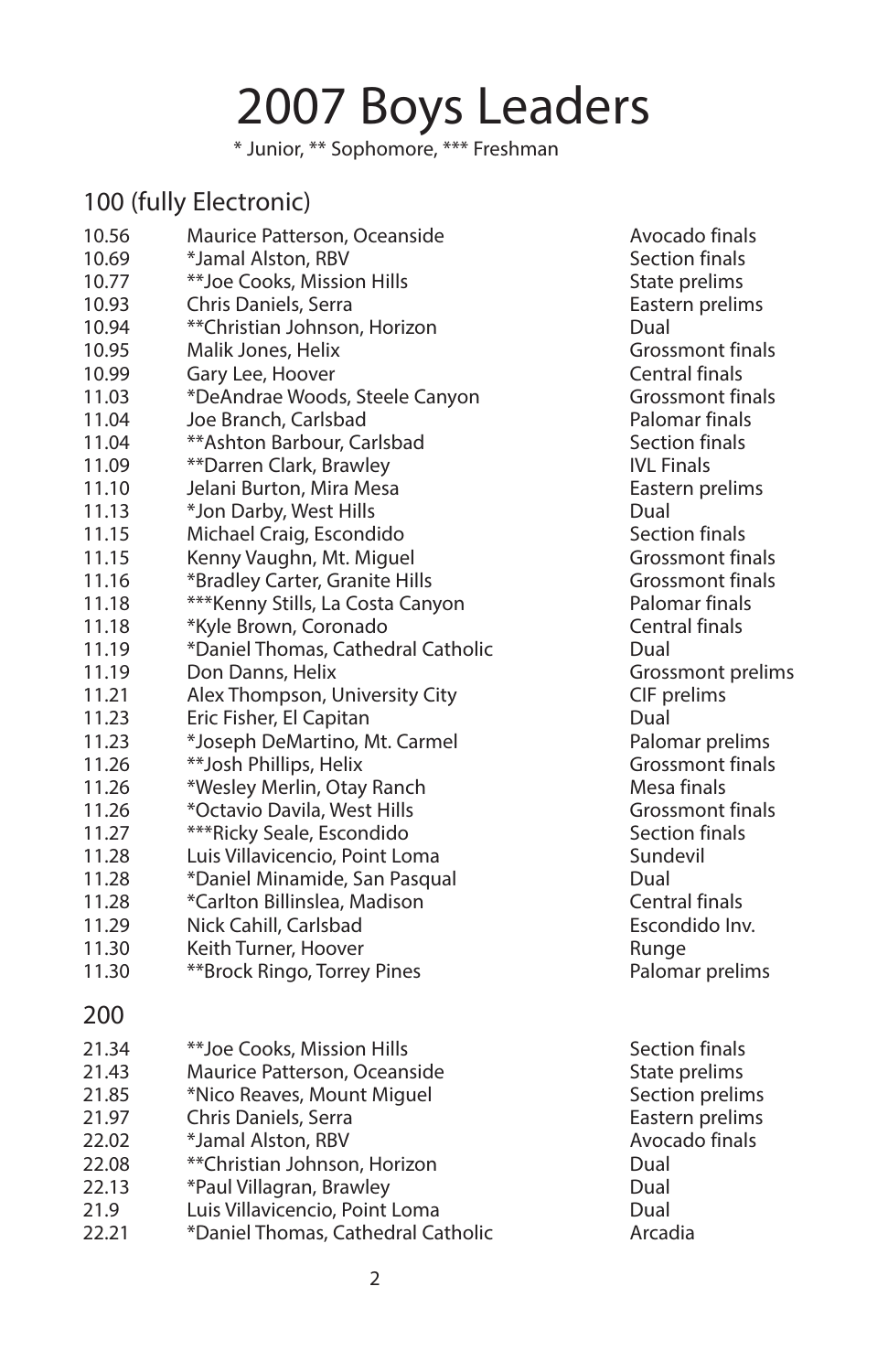| Josh Wade, Point Loma            | Dual                                                                                                                                                                            |
|----------------------------------|---------------------------------------------------------------------------------------------------------------------------------------------------------------------------------|
|                                  | Frosh-so                                                                                                                                                                        |
| Keith Turner, Hoover             | Dual                                                                                                                                                                            |
|                                  | Avocado                                                                                                                                                                         |
| *DeAndre Woods, Steele Canyon    | Dual                                                                                                                                                                            |
| Jelani Burton, Mira Mesa         | Eastern                                                                                                                                                                         |
|                                  | <b>IVL</b> fnals                                                                                                                                                                |
| **Ashton Barbour, Carlsbad       | Dual                                                                                                                                                                            |
| Pedro Campos, University City    | Eastern                                                                                                                                                                         |
| **Marquis Sumpter, Fallbrook     | Section                                                                                                                                                                         |
| ***Leslie Rogers, Point Loma     | Eastern                                                                                                                                                                         |
| **Marcus Pierce, Sweetwater      | Dual                                                                                                                                                                            |
| Aaron Holt, Fallbrook            | Avocado                                                                                                                                                                         |
|                                  | Escondio                                                                                                                                                                        |
| ***Kenny Stills, La Costa Canyon | Palomar                                                                                                                                                                         |
| *Jonah Christian, Henry          | Eastern                                                                                                                                                                         |
| Malik Jones, Helix               | Section                                                                                                                                                                         |
| ***Ryan Morgan, Ramona           | Dual                                                                                                                                                                            |
| *Josh Howard, Serra              | Dual                                                                                                                                                                            |
| Nick Cahill, Carlsbad            | Dual                                                                                                                                                                            |
| *Octavio Davila, West Hills      | Grossmo                                                                                                                                                                         |
| Troy Lauduski, Carlsbad          | Avocado                                                                                                                                                                         |
|                                  | Avocado                                                                                                                                                                         |
|                                  | <b>IVL</b> preli                                                                                                                                                                |
| Gary Lee, Hoover                 | Runge                                                                                                                                                                           |
| Devin Harris, University City    | Eastern                                                                                                                                                                         |
|                                  | **Matt Moynihan, Cathedral Catholic<br>Tony Hodges, Vista<br>Steven Singh, Central Union<br>Michael Craig, Escondido<br>**Marquis Sumpter, Fallbrook<br>**Darren Clark, Brawley |

Frosh-soph Avocado finals<br>Dual Eastern prelims<br>IVL fnals Eastern prelims Section prelims Eastern prelims<br>Dual Avocado finals Escondido Inv. Palomar finals Eastern prelims Section prelims Grossmont finals Avocado prelims Avocado finals IVL prelims Eastern prelims

#### 400

| 48.01 | *Nico Reaves, Mt. Miguel           | Section         |
|-------|------------------------------------|-----------------|
| 48.64 | Darrell Catchings, Escondido       | Escondi         |
| 48.74 | *Daniel Thomas, Cathedral Catholic | Arcadia         |
| 49.10 | Tony Hodges, Vista                 | Avocad          |
| 49.21 | *Isaac Cannon, Serra               | Westerr         |
| 49.58 | Norman Cox, SD Southwest           | Section         |
| 49.66 | ***Ryan Morgan, Ramona             | Section         |
| 49.72 | Luis Villavicencio, Point Loma     | Escondi         |
| 49.7  | **Joe Cooks, Mission Hills         | Dual            |
| 49.89 | **Elliott Sanders, Hoover          | Frosh-s         |
| 50.06 | *Chris Phillips, Helix             | Grossm          |
| 50.10 | **Alfred Haselrig, Otay Ranch      | Mesa fii        |
| 50.30 | ***Nick Grigoriev, Rancho Bernardo | Dual            |
| 50.31 | Phil Ost, Clairemont               | Central         |
| 50.33 | Bobby Workman, Mira Mesa           | Eastern         |
| 50.3  | Keith Turner, Hoover               | Dual            |
| 50.56 | Ricky Daniels, Otay Ranch          | Dual            |
| 50.59 | *Paul Villagran, Brawley           | <b>IVL</b> prel |
| 50.60 | **Keegan Ryan, Carlsbad            | Avocad          |
| 50.60 | Conor O'Brien, Torrey Pines        | Dual            |
| 50.68 | Estevan Galindo, Otay Ranch        | Mesa fii        |
|       |                                    |                 |

Section finals Escondido Inv.<br>Arcadia Avocado finals Western finals Section finals Section prelims Escondido Inv.<br>Dual Frosh-soph Grossmont finals Mesa finals<br>Dual Central finals Eastern prelims IVL prelims Avocado finals<br>Dual Mesa finals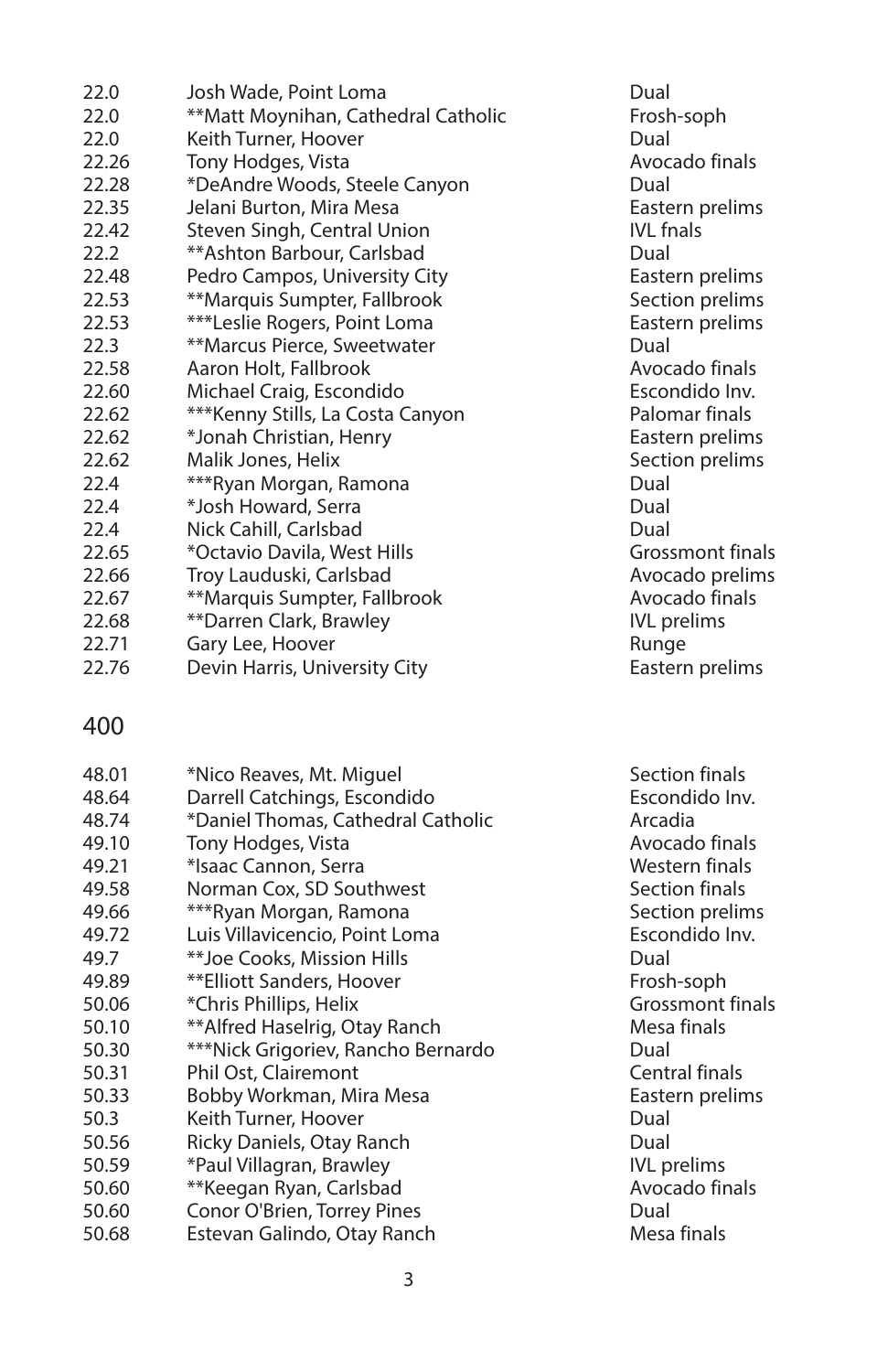| 50.76 | Louis Ward, Mission Bay           | Runge             |
|-------|-----------------------------------|-------------------|
| 50.77 | Luis Magana, Calexico             | <b>IVL</b> finals |
| 50.83 | Pedro Campos, University City     | <b>UCSD</b>       |
| 50.7  | *Zack Brown, Mira Mesa            | Dual              |
| 50.7  | Sean Lynum-Young, Escondido       | Dual              |
| 50.89 | **David Klarer, Steele Canyon     | Frosh-sor         |
| 50.8  | Michael Wessendorf, El Camino     | Dual              |
| 50.96 | **Sean Adams, Mission Hills       | Valley fin        |
| 50.96 | **Colton Erskine, Rancho Bernardo | Falcon            |
| 51.07 | Brent Boone, Eastlake             | Dual              |
| 51.12 | **Christian Johnson, Horizon      | Dual              |
| 51.0  | *Octavio Davila, West Hills       | Dual              |
|       | Steven Bolden, San Diego          | Dual              |
| 51.0  |                                   |                   |

#### 800

| 1:53.84 | *Charles Jock, Mission Bay        | State p     |
|---------|-----------------------------------|-------------|
| 1:54.02 | Austin Jett, Eastlake             | Sectio      |
| 1:54.44 | Sean Lynam-Young, Escondido       | Sectio      |
| 1:54.56 | Jaime Carrillo, Mission Hills     | Sectio      |
| 1:55.29 | Mark Thomas, Poway                | Sectio      |
| 1:56.12 | Ivan Dallet, Otay Ranch           | Mesa f      |
| 1:56.13 | **Mac Fleet, University City      | <b>UCSD</b> |
| 1:56.92 | Will Acuavera, Escondido          | Escon       |
| 1:57.08 | Craig Love, Mt. Carmel            | Palom       |
| 1:57.26 | *Brett Hasvold, Fallbrook         | Escon       |
| 1:58.42 | *Deon Manley, Ramona              | Escon       |
| 1:58.49 | **Dexter Wood, El Camino          | Sectio      |
| 1:58.75 | *Gregor Lloyd-Smith, Torrey Pines | Palom       |
| 1:58.83 | Trevor Sattles, Mission Hills     | Valley      |
| 1:59.03 | Jake Wertner, Rancho Bernardo     | Dual        |
| 1:59.10 | Isaac Custer, Vista               | Avoca       |
| 1:59.16 | Zack Harrell, RBV                 | Avoca       |
| 1:59.20 | Ralph Till, Mission Bay           | Sectio      |
| 1:59.22 | Miguel Vega, Orange Glen          | Valley      |
| 1:59.28 | *Derek Groom, Bonita Vista        | Mesa f      |
| 1:59.39 | *Zack Brown, Mira Mesa            | Las Ve      |
| 1:59.71 | Keith Turner, Hoover              | Centra      |
| 1:59.95 | Nick Lake, Mt. Carmel             | Sectio      |
| 1,600   |                                   |             |

| 4:08.09 | **Mac Fleet, University City      | State finals    |
|---------|-----------------------------------|-----------------|
| 4:11.69 | Austin Jett, Eastlake             | State prelims   |
| 4:14.54 | ** Collin Jarvis, RBV             | Avocado finals  |
| 4:14.9  | Eric Avila, Bonita Vista          | Trabuco Hills   |
| 4:20.48 | Alex Guaderrama, Granite Hills    | Section prelims |
| 4:22.39 | Travis Kuhlman, Westview          | Mt. SAC         |
| 4:22.77 | Ralph Till, Mission Bay           | Section finals  |
| 4:23.36 | *Gregor Lloyd Smith, Torrey Pines | Section finals  |
|         |                                   |                 |

Frosh-soph Valley finals<br>Falcon

State prelims Section finals Section finals Section finals Section finals Mesa finals<br>UCSD Escondido Inv. Palomar finals Escondido Inv Escondido Inv. Section finals Palomar finals Valley finals Avocado finals Avocado finals Section prelims Valley prelims Mesa finals Las Vegas Central finals Section prelims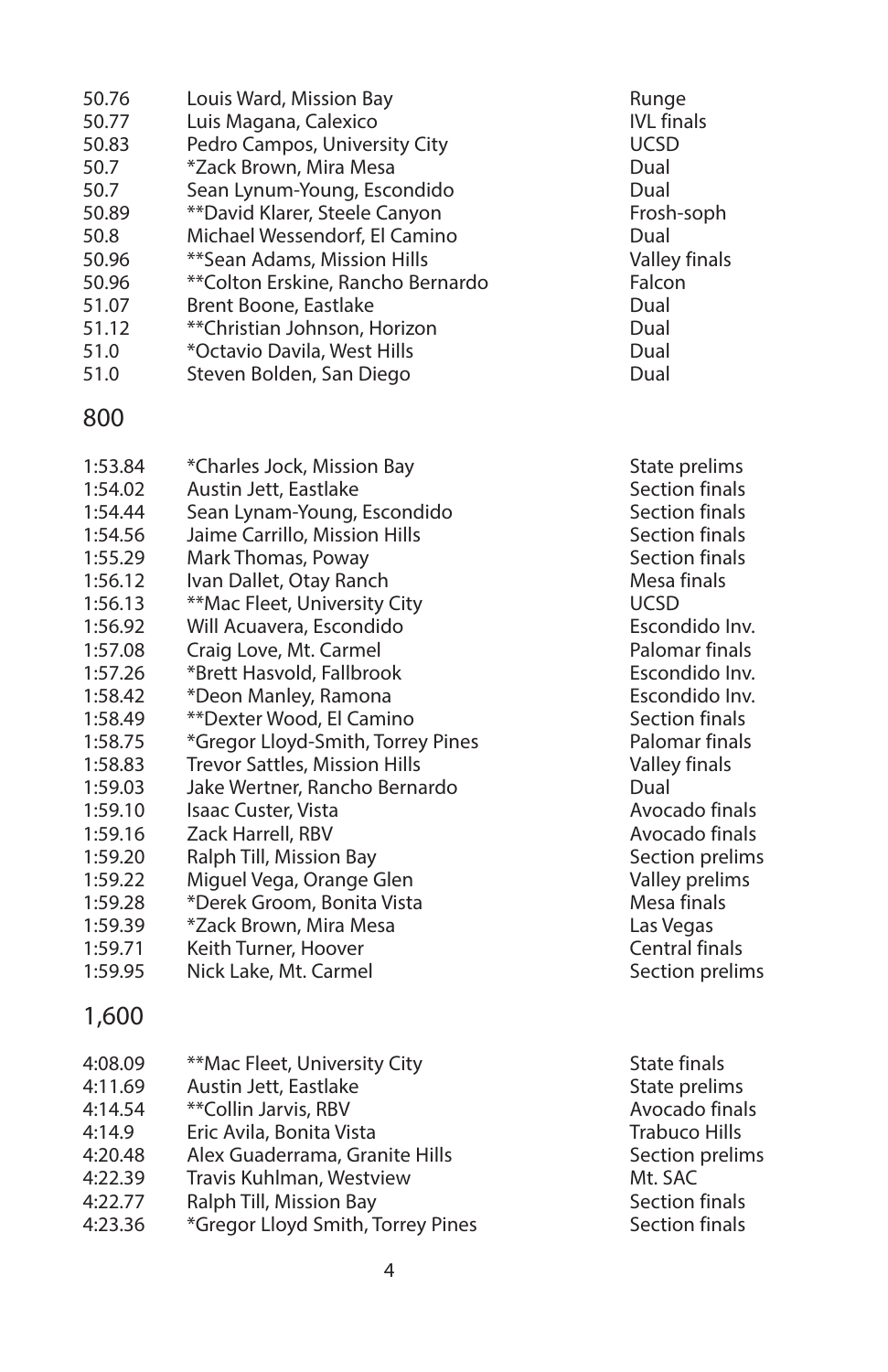| 4:25.19 | *Thomas Estrada, RBV            | Escond        |
|---------|---------------------------------|---------------|
| 4:25.63 | Bernardo Bahena, Clairemont     | Sectior       |
| 4:25.68 | **Ken Raedel, San Pasqual       | Sectior       |
| 4:25.85 | *Brian Randlette, Valhalla      | Sectior       |
| 4:25.91 | Mike Fenman, Otay Ranch         | Sectior       |
| 4:25.99 | Kyle Fox, Steele Canyon         | Sectior       |
| 4:26.30 | Alex Scherling, University City | Sectior       |
| 4:26.92 | Matt Van Dyke, RBV              | Sectior       |
| 4:27.03 | *Drew Flood, Rancho Bernardo    | Sectior       |
| 4:27.23 | ***Jacob Rauch, Otay Ranch      | Sectior       |
| 4:27.35 | Luke Binder, La Jolla           | Sectior       |
| 4:27.42 | Jaime Carrillo, Mission Hills   | Valley f      |
| 4:27.70 | Pat Sheehan, San Pasqual        | Sectior       |
| 4:28.30 | **Uriel Aguirre, Fallbrook      | Frosh-s       |
| 4:28.36 | **Diego Vega, Orange Glen       | Valley f      |
| 4:28.48 | Jeff Welch, Eastlake            | Sectior       |
| 4:28.49 | Joe Binder, La Jolla            | Sectior       |
| 4:28.73 | Mark Thomas, Poway              | <b>Bronco</b> |
| 4:29.04 | Alex Avila, Valley Center       | Valley f      |
| 4:29.20 | Miguel Vega, Orange Glen        | Bronco        |
| 4:29.49 | **Adrian Rafiee, Henry          | Frosh-s       |
|         |                                 |               |

Escondido Inv. Section finals Section finals Section prelims Section prelims Section prelims Section prelims Section prelims Section prelims Section prelims Section prelims Valley finals Section prelims Frosh-soph Valley finals Section prelims Section prelims Valley finals<br>Bronco Frosh-soph

#### 3200

| 9:01.77 | Eric Avila, Bonita Vista           | State fina |
|---------|------------------------------------|------------|
| 9:25.63 | **Collin Jarvis, RBV               | Section f  |
| 9:26.20 | Travis Kuhlman, Westview           | Sundevil   |
| 9:33.38 | *Tony Bareno, Valhalla             | Grossmo    |
| 9:33.55 | **Mac Fleet, University City       | Sundevil   |
| 9:33.75 | Miquel Albarren, RBV               | Escondic   |
| 9:34.05 | ***Parker Stinson, Rancho Bernardo | Section p  |
| 9:35.53 | *Adrian Sherrod, Steele Canyon     | Section f  |
| 9:36.78 | Matthew Seat, Bonita Vista         | Section r  |
| 9:36.99 | *Brandon Velasquez, Otay Ranch     | Escondic   |
| 9:37.91 | Alex Avila, Valley Center          | Escondic   |
| 9:39.50 | **Diego Vega, Orange Glen          | Section p  |
| 9:40.45 | *Thomas Estrada, RBV               | Sundevil   |
| 9:43.60 | Vinny Granata, Fallbrook           | Avocado    |
| 9:44.08 | Alex Guaderrama, Granite Hills     | Escondic   |
| 9:46.17 | *Eric Fujikawa, Eastlake           | Mesa fin   |
| 9:46.49 | Miguel Vega, Orange Glen           | Valley fir |
| 9:46.66 | *Russ Mundae, San Pasqual          | Escondic   |
| 9:47.86 | Alex Scherling, University City    | Section f  |
| 9:48.03 | *Andrew Hunter, RBV                | Escondic   |
| 9:49.19 | *Jared Threw, Vista                | Section p  |
| 9:50.28 | *Sean Proehl, Rancho Bernardo      | Section p  |
| 9:51.01 | Mike Poffenbarger, El Capitan      | Section f  |
|         |                                    |            |

State finals Section finals<br>Sundevil Grossmont finals<br>Sundevil Escondido Inv. Section prelims Section finals Section prelims Escondido Inv. Escondido Inv. Section prelims<br>Sundevil Avocado finals Escondido Inv. Mesa finals Valley finals Escondido Inv. Section finals Escondido Inv. Section prelims Section prelims Section finals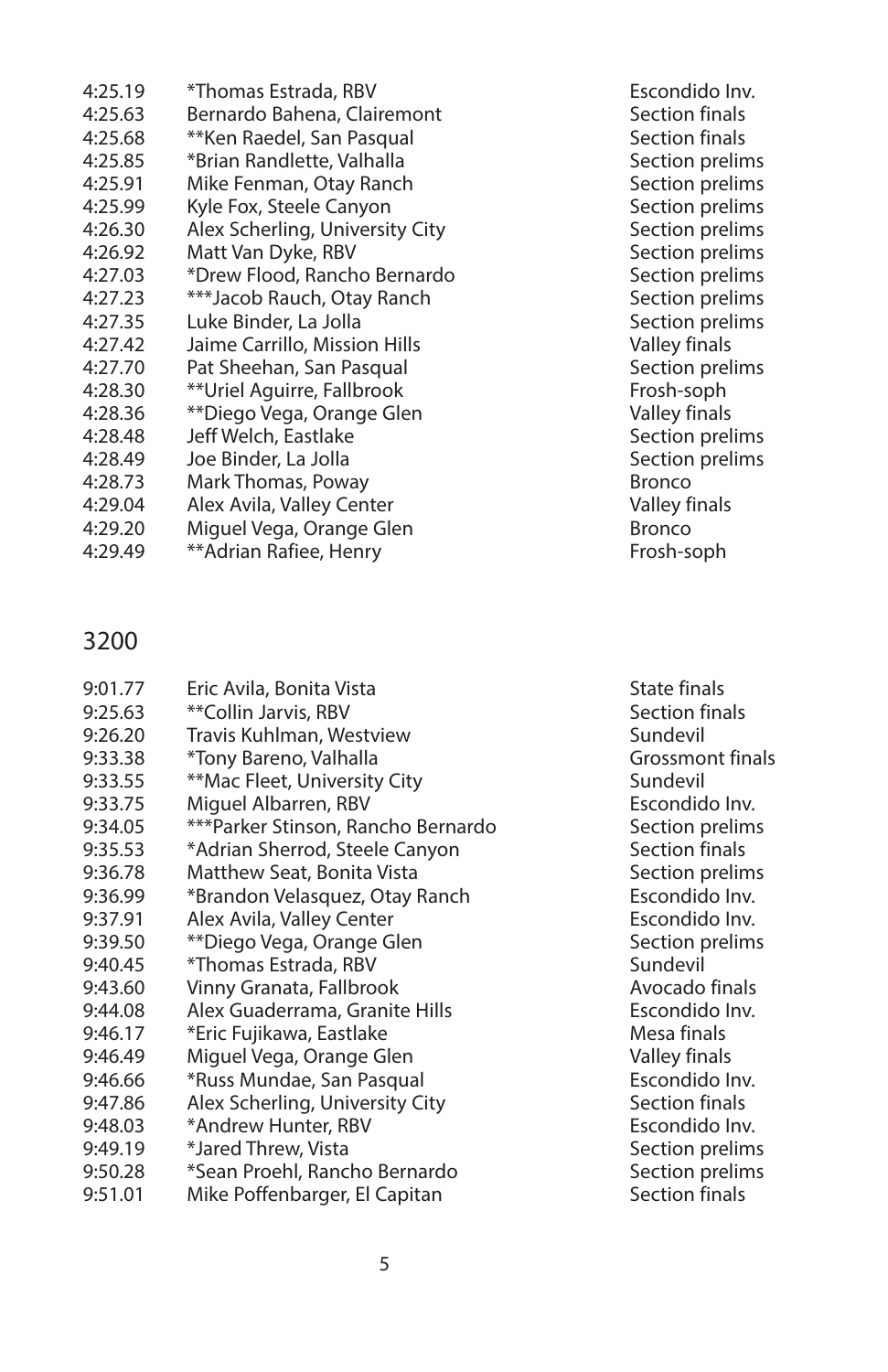#### 110HH

| 14.13 | Ronald Brookins, Helix           | State pre         |
|-------|----------------------------------|-------------------|
| 14.62 | RaNee Woods, Otay Ranch          | Mesa fina         |
| 14.77 | *Marcus Vasquez, Otay Ranch      | Mesa pre          |
| 14.91 | Max Bruner, Torrey Pines         | Dual              |
| 15.08 | Ernest Walker, Carlsbad          | Avocado           |
| 15.16 | Ahmed Abdi, Scripps Ranch        | Jaguar            |
| 15.16 | *Lavelle Caitlan, Brawley        | <b>IVL</b> finals |
| 15.21 | Ivory Herd, RBV                  | Avocado           |
| 15.26 | **Brandon Chambers, Mira Mesa    | Eastern p         |
| 15.27 | Edel Portelo, Escondido          | Valley fin        |
| 15.27 | Patrick Brown, Serra             | Escondid          |
| 15.27 | Mark Novilla, Eastlake           | Section p         |
| 15.29 | Ashton Gamat, Mt. Carmel         | Palomar           |
| 15.29 | Royce Pollard, University City   | Section f         |
| 15.31 | Anthony Jereza, Mira Mira        | Dual              |
| 15.37 | **Dominik Jones, Helix           | Grossmo           |
| 15.37 | Hunter Hackett, Torrey Pines     | Palomar           |
| 15.43 | Steven Ayers, Ramona             | Valley fin        |
| 15.53 | Kevin Jercinovich, Fallbrook     | Avocado           |
| 15.56 | Abraham Alem, Sweetwater         | Mesa pre          |
| 15.59 | **David Hernandez, Central       | Jaguar            |
| 15.64 | Edgar Michel, Vista              | Section p         |
| 15.66 | *Julian Blaseio, Torrey Pines    | Palomar           |
| 15.67 | Soaha Jafarzade, Rancho Bernardo | Sundevil          |
| 15.74 | **Leon Kadoun, Oceanside         | Frosh-so          |
| 15.76 | *Maurice Strickland, Chula Vista | Section p         |
| 15.77 | *Zach Parks, Eastlake            | Mesa pre          |
| 15.78 | **Tyler Creswell, Ramona         | Section f         |
| 15.80 | ***Marquel Specks, Point Loma    | Eastern f         |
| 15.83 | *Sean Rush, Otay Ranch           | Mesa pre          |
| 15.86 | **James Johnson, Valley Center   | Valley fin        |
| 15.89 | Michael Eaton, Henry             | Runge             |
| 15.90 | Michael Love, Poway              | Palomar           |
| 15.90 | Sam Ledezma, Castle Park         | Section p         |
| 15.93 | Karlos Santiago, Otay Ranch      | Dual              |
| 15.93 | *** Kevin Finley, Granite Hills  | Frosh-so          |
| 15.94 | Reid Collins, Valley Center      | <b>Valley Fir</b> |
| 15.97 | *Justin Johnson, Steele Canyon   | Grossmo           |
| 16.00 | *Greg Casey, Monte Vista         | <b>Bronco</b>     |
|       |                                  |                   |

#### Mesa finals Mesa prelims<br>Dual Avocado prelims<br>Jaguar Avocado prelims Eastern prelims Valley finals Escondido Inv. Section prelims Palomar prelims Section finals<br>Dual Grossmont finals Palomar prelims Valley finals Avocado prelims Mesa prelims Section prelims Palomar finals<br>Sundevil Frosh-soph Section prelims Mesa prelims Section finals Eastern finals Mesa prelims Valley finals Palomar prelims Section prelims Frosh-soph Valley Finals Grossmont prelim

State prelims

#### 300IH

| 38.4  | Bobby Workman, Mira Mesa      | Dual            |
|-------|-------------------------------|-----------------|
| 38.68 | Patrick Brown, Serra          | Escondido Inv.  |
| 39.01 | RaNee Woods, Otay Ranch       | Mesa finals     |
| 39.58 | Ivory Herd, RBV               | Section finals  |
| 39.63 | Max Bruner, Torrey Pines      | Section prelims |
| 39.66 | **Brandon Chambers, Mira Mesa | Frosh-soph      |
|       |                               |                 |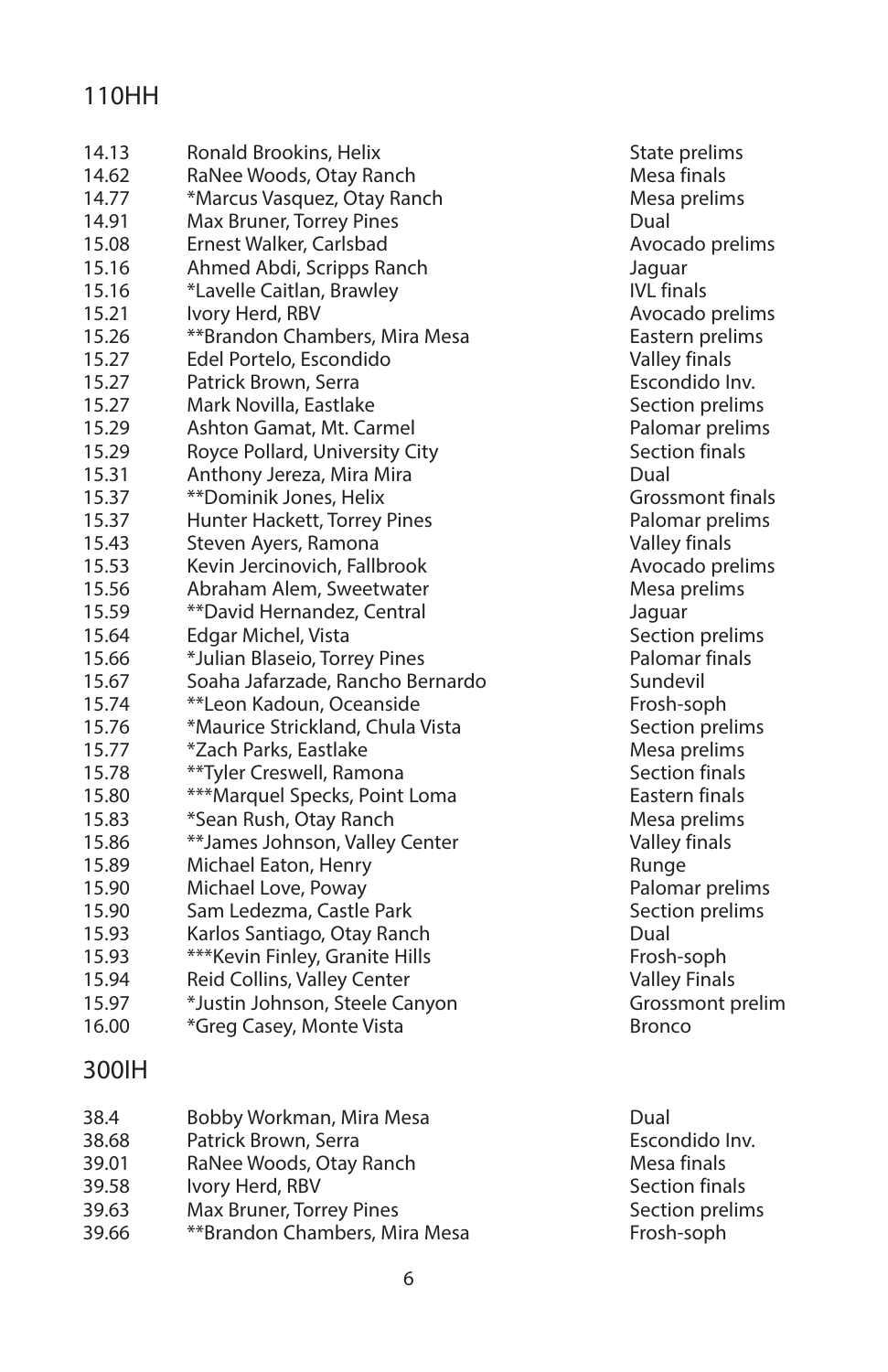| 39.82 | Brent Boone, Eastlake            | Mesa f  |
|-------|----------------------------------|---------|
| 39.96 | *Niko Salazar, Otay Ranch        | Sectio  |
| 39.97 | Ahmed Abdi, Scripps Ranch        | Sectio  |
| 40.28 | Soaha Jafarzade, Rancho Bernardo | Falcon  |
| 40.36 | *Carlos Ruiz, SD Southwest       | Escono  |
| 40.40 | **David Klarer, Steele Canyon    | Grossr  |
| 40.45 | *Chris Leidigh, El Camino        | Avoca   |
| 40.65 | Edel Portela, Escondido          | Sectio  |
| 40.72 | Bryant Stefan, Hilltop           | Sectio  |
| 40.6  | Roger Earl, Poway                | Dual    |
| 40.7  | Edgar Michel, Vista              | Dual    |
| 40.89 | Sam Ledezma, Castle Park         | Escono  |
| 40.95 | Robert Navarro, University City  | Sectio  |
| 40.96 | Hunter Hackett, Torrey Pines     | Dual    |
| 41.0  | *Vince Walters, Vista            | Dual    |
| 41.1  | Michael Love, Mt. Carmel         | Dual    |
| 41.24 | **Michael Prizzi, Mission Hills  | Escono  |
| 41.2  | **Leon Kadoun, Oceanside         | Dual    |
| 41.40 | *Maurice Strickland, Chula Vista | Mesa f  |
| 41.40 | Taylor Anderson, El Capitan      | Grossr  |
| 41.41 | Anthony Jereza, Mira Mesa        | Easteri |
|       |                                  |         |

#### Mesa finals Section prelims Section finals Escondido Inv. Grossmont finals Avocado finals Section prelims Section prelims Escondido Inv. Section prelims Escondido Inv.<br>Dual Mesa finals Grossmont finals Eastern prelims

#### 4x100 Relay

| 41.90 | Escondido              | Section f         |
|-------|------------------------|-------------------|
| 42.41 | Oceanside              | Section f         |
| 42.43 | Carlsbad               | Avocado           |
| 42.74 | Rancho Buena Vista     | Section f         |
| 42.8  | Helix                  | Dual              |
| 43.01 | Hoover                 | Central fi        |
| 43.10 | El Camino              | Section f         |
| 43.11 | Horizon                | Coastal f         |
| 43.0  | Point Loma             | Dual              |
| 43.31 | Steele Canyon          | Grossmo           |
| 43.32 | Sweetwater             | Mesa fina         |
| 43.2  | Serra                  | Dual              |
| 43.37 | Otay Ranch             | Mesa fina         |
| 43.3  | Mira Mesa              | Dual              |
| 43.3  | Vista                  | Dual              |
| 43.47 | Central                | <b>IVL</b> finals |
| 43.49 | <b>University City</b> | Section p         |
| 43.51 | <b>Granite Hills</b>   | Grossmo           |
| 43.55 | Morse                  | Eastern f         |
| 43.56 | Mt. Carmel             | Section p         |
| 43.59 | St. Augustine          | Section f         |
| 43.67 | <b>Mission Hills</b>   | Valley fin        |
| 43.76 | Mount Miguel           | Grossmo           |
| 43.84 | Mission Bay            | Section f         |
| 43.94 | Cathedral Catholic     | Sundevil          |

Section finals Section finals Avocado finals Section finals<br>Dual Central finals Section finals Coastal finals<br>Dual Grossmont finals Mesa finals Mesa finals<br>Dual Section prelims Grossmont finals Eastern finals Section prelims Section finals Valley finals Grossmont finals Section finals<br>Sundevil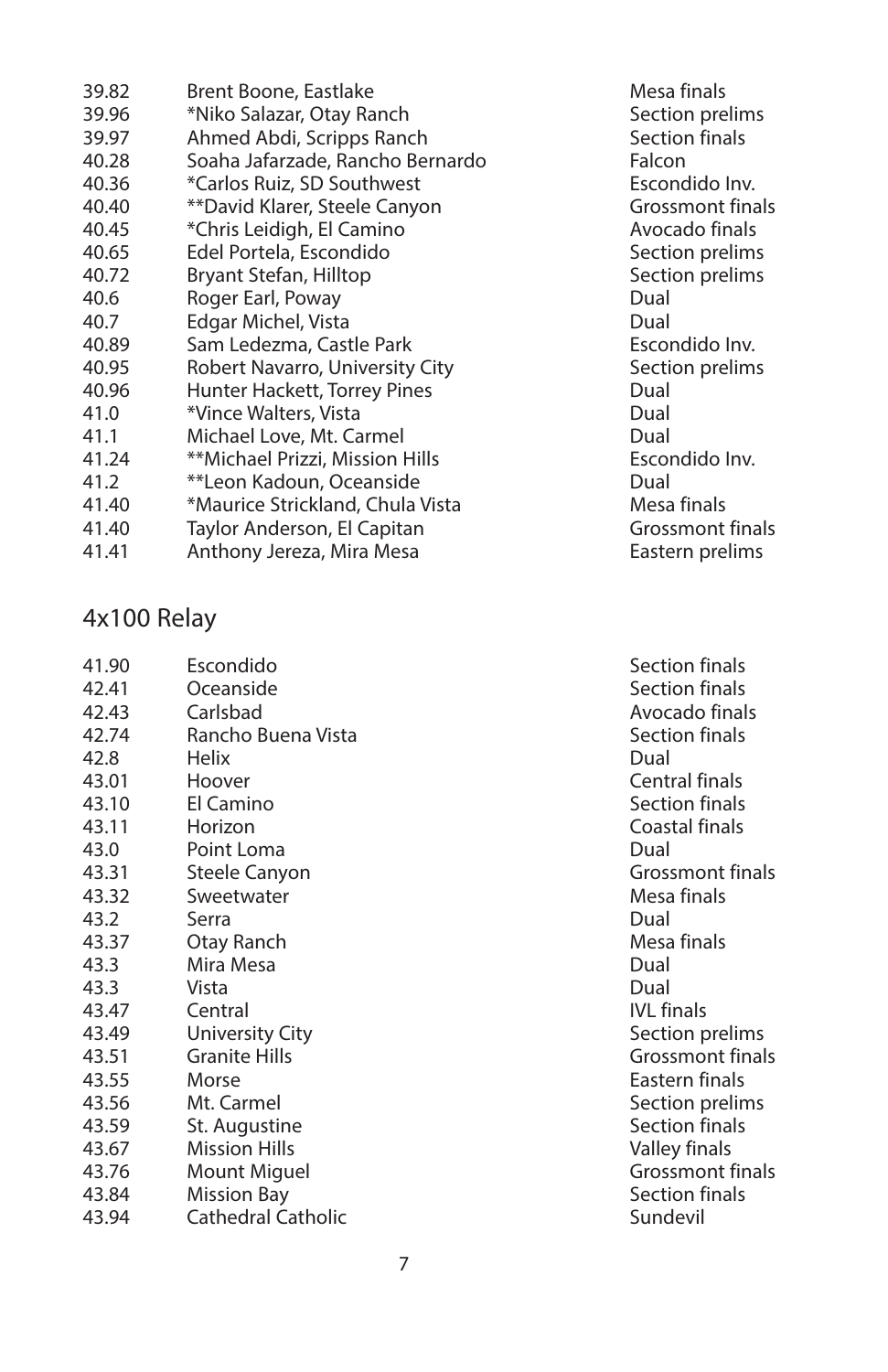- 44.11 Fallbrook **Fallbrook** Section prelims<br>44.13 Rancho Bernardo **Section Section prelims** 44.13 Rancho Bernardo<br>44.19 West Hills 44.21 Clairemont Central finals<br>44.23 San Diego Central finals Central finals 44.23 San Diego<br>44.25 Westview
- 

#### 4x400 Relay

| 3:21.36 | <b>Mission Hills</b>   | Section finals   |
|---------|------------------------|------------------|
| 3:21.72 | Escondido              | Section finals   |
| 3:22.90 | Serra                  | Section finals   |
| 3:23.17 | Vista                  | Section finals   |
| 3:24.38 | Scripps Ranch          | Section finals   |
| 3:25.40 | Otay Ranch             | Section prelims  |
| 3:25.41 | <b>University City</b> | Section finals   |
| 3:25.92 | Fallbrook              | Section prelims  |
| 3:25.9  | Mira Mesa              | Dual             |
| 3:26.69 | Rancho Bernardo        | Section prelims  |
| 3:26.77 | Mission Bay            | Section finals   |
| 3:26.90 | Oceanside              | Avocado finals   |
| 3:27.41 | Hoover                 | Central finals   |
| 3:27.75 | El Capitan             | Section finals   |
| 3:28.08 | Ramona                 | Section finals   |
| 3:28.69 | <b>Torrey Pines</b>    | Palomar finals   |
| 3:28.99 | El Cajon Valley        | Section finals   |
| 3:29.59 | Castle Park            | Escondido Inv.   |
| 3:29.63 | Mount Miguel           | Grossmont finals |
| 3:29.65 | Helix                  | Grossmont finals |

#### High Jump

| $6 - 9$    | *Nelson Rosario, El Camino     | Dual  |
|------------|--------------------------------|-------|
| 6-8        | Richard LaFleur, Escondido     | Dual  |
| $6 - 71/4$ | Andrius Mikutis, Christian     | Cent  |
| $6 - 7$    | *Marcus Vasquez, Otay Ranch    | Otay  |
| 6-6        | Daniel Scherer, Ramona         | Valle |
| 6-6        | Rob Perry, Otay Ranch          | Dual  |
| $6 - 4$    | Raysean Sharpe, Morse          | Otay  |
| $6 - 31/2$ | Robert Fukushima, Hoover       | Dual  |
| $6 - 3$    | Patrick Brown, Serra           | Dual  |
| $6 - 3$    | RaNee Woods, Otay Ranch        | Mesa  |
| $6 - 3$    | Paul Bryant, Otay Ranch        | Secti |
| $6 - 3$    | Kyle Smith, San Pasqual        | Dual  |
| $6 - 3$    | Royce Pollard, University City | Dual  |
| $6 - 2$    | **Axel Anderson, Point Loma    | Secti |
| $6 - 2$    | **Ramsey Hopkins, Torrey Pines | Dual  |
| $6 - 2$    | *Lee Gill, St. Augustine       | Dual  |
| $6 - 2$    | Ronald Brookins, Helix         | Dual  |
| $6 - 2$    | Kevin Jenkins, Granite Hills   | Dual  |

Grossmont finals Palomar finals

> Central finals Otay Ranch Valley finals Otay Ranch<br>Dual Mesa finals Section prelims Section finals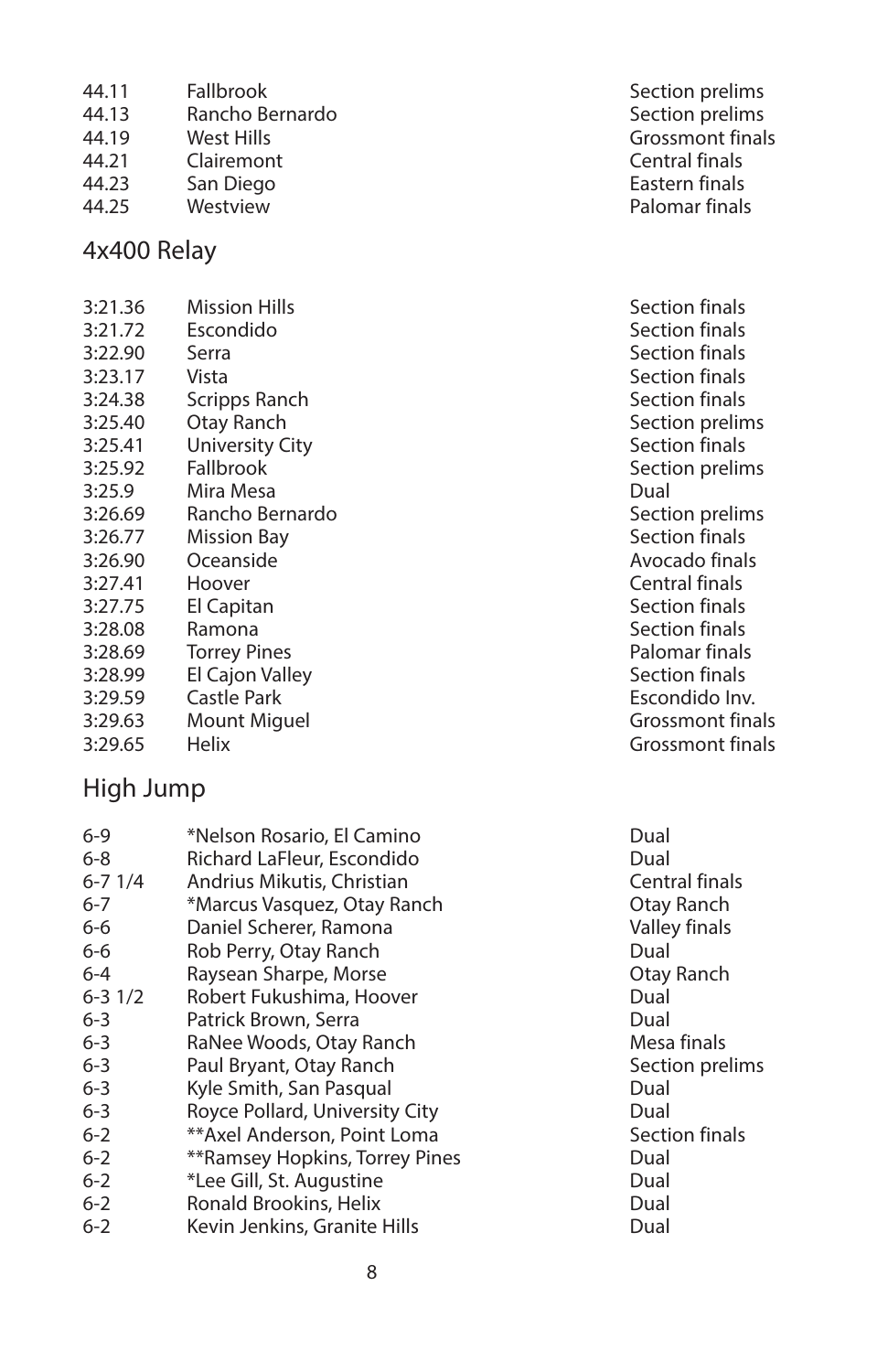#### Pole Vault

| $15 - 4$ | Griffin Simmons, Vista           | State fina    |
|----------|----------------------------------|---------------|
| $15 - 1$ | Nate Will, Rancho Bernardo       | Dual          |
| $14 - 4$ | Brett Letourneau, Vista          | Section fi    |
| $14-0$   | *Thranh Ly, Granite Hills        | Section p     |
| $14-0$   | Will Sommervill, Rancho Bernardo | Dual          |
| $14-0$   | Peter Haproff, RBV               | Avocado       |
| $14-0$   | Mike Gaarde, La Costa Canyon     | Dual          |
| $14-0$   | Caleb Monticalvo, Escondido      | Valley fin    |
| $13 - 8$ | Danny Hogan, Universty City      | Section p     |
| $13 - 7$ | **Gerald Golden, Rancho Bernardo | Dual          |
| $13 - 7$ | Aaron Aquinaldo, Vista           | <b>Bronco</b> |
| $13-6$   | **Anthony Quintero, Eastlake     | Dual          |
| $13-6$   | Tony Gross, Vista                | Avocado       |
| $13-6$   | John Gibson, La Jolla            | Dual          |
| $13-6$   | **Nick Hanoian, La Jolla         | Dual          |
| $13-6$   | Charles Navarro, Sweetwater      | Dual          |
| $13 - 4$ | Steven McLennen, San Pasqual     | Section p     |
| $13 - 3$ | Miles Millen, Ramona             | Dual          |
| $13 - 2$ | Roshan Sadr, Mt. Carmel          | Sundevil      |

#### Long Jump

| $24 - 21/2$  | Gary Lee, Hoover                   | Arcadia   |
|--------------|------------------------------------|-----------|
| $24-2$ $1/4$ | *Nelson Rosario, El Camino         | Section   |
| $23 - 8$     | Darrell Catchings, Escondido       | Section   |
| 22-10 1/2    | *Kyle Brown, Coronado              | Jaguar    |
| $22-9$       | Pedro Campos, University City      | Eastern   |
| $22 - 71/2$  | Dale Thomas, Monte Vista           | Grossm    |
| $22 - 53/4$  | Darryl Williams, Escondido         | Section   |
| $22 - 51/2$  | *Daniel Thomas, Cathedral Catholic | Escondi   |
| $22 - 5$     | *Jamie Dale, Steele Canyon         | Escondi   |
| $22 - 4$     | Ronald Brookins, Helix             | Dual      |
| $22 - 0$     | Chris Daniels, Serra               | Dual      |
| $21 - 11$    | LaSalle Mitchell, Morse            | Eastern   |
| $21 - 101/2$ | Devon Akpom, Mt. Carmel            | Jaguar    |
| $21 - 91/2$  | Chris Chism, Oceanside             | Section   |
| $21 - 81/4$  | **Zach McMaster, Mission Hills     | Valley fi |
| $21 - 7$     | *Alante Womack, San Diego          | Section   |
| $21 - 51/2$  | *Marcus Vasquez, Otay Ranch        | Jaguar    |
| $21 - 51/4$  | Derrick Perrault, Helix            | Dual      |
| $21 - 5$     | Tracey Thompson, Morse             | Eastern   |
| $21 - 31/2$  | *Daniel Minamide, San Pasqual      | Dual      |
| $21 - 3$     | **Brock Ringo, Torrey Pines        | Paloma    |
| $21 - 3$     | Bobby Workman, Mira Mesa           | Dual      |
| $21 - 3$     | **Leon Kadoun, Oceanside           | Frosh-s   |
| $21 - 2$     | *Tommy Alexander, Vincent          | Dual      |
| $21 - 2$     | Daunte Rogers, Morse               | Eastern   |
| $21 - 13/4$  | *Cory Johnson, El Cajon Valley     | Grossm    |
|              |                                    |           |

State final<br>Dual Section finals Section prelims<br>Dual Avocado finals Valley finals Section prelims Avocado finals Section prelims<br>Dual

Section finals Section finals<br>Jaquar Eastern finals Grossmont prelim Section finals Escondido Inv. Escondido Inv.<br>Dual Eastern Prelims Section finals Valley finals Section finals Eastern prelims<br>Dual Palomar prelims Frosh-soph<br>Dual Eastern prelims Grossmont finals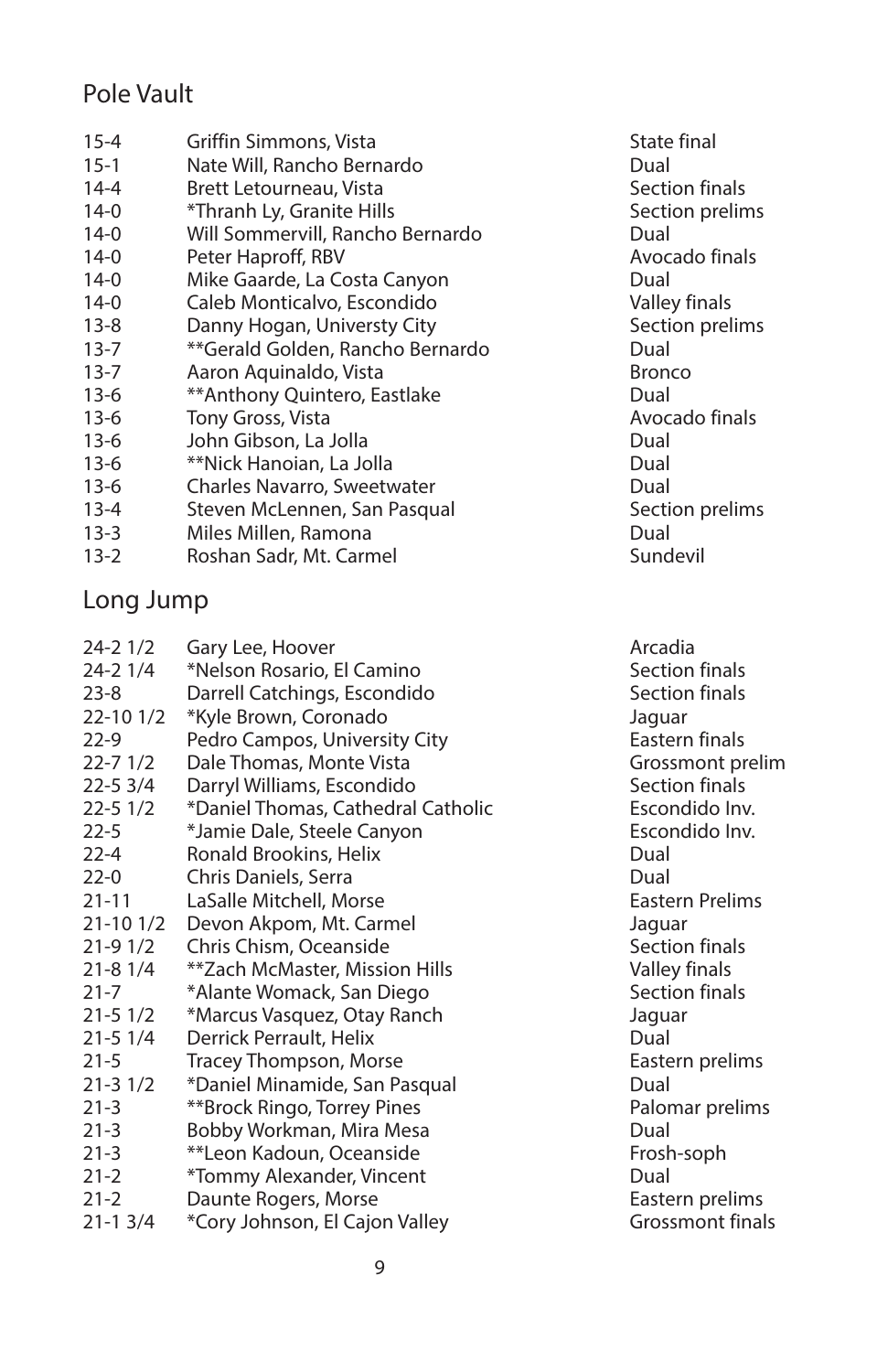#### Triple Jump

| $48 - 2$    | *Nelson Rpsario, El Camino         | Avocado    |
|-------------|------------------------------------|------------|
| $46 - 3$    | Gary Lee, Hoover                   | Central f  |
| $46 - 0$    | Darryl Williams, Escondido         | Valley pr  |
| $45-9$      | Pedro Campos, University City      | Eastern f  |
| $45 - 81/4$ | Igor Seriba, La Jolla              | Section f  |
| $45 - 6$    | *Alante Womack, San Diego          | Eastern f  |
| $45 - 5$    | *Kyle Brown, Coronado              | Bronco     |
| $45-1$      | *Daniel Thomas, Cathedral Catholic | Section p  |
| 44-113/4    | Michael Lakis, Grossmont           | Section f  |
| $44 - 21/2$ | Devon Akpom, Mt. Carmel            | Bronco     |
| $44 - 11/2$ | **Deontry Johnson, Hoover          | Section p  |
| $43-91/2$   | Ivory Herd, RBV                    | Avocado    |
| 43-9        | *Tynan Murray, Poway               | Section p  |
| $43 - 81/2$ | Josh Vasquez, Central              | Sundevil   |
| $43 - 8$    | **Ramsey Hopkins, Torrey Pines     | Falcon     |
| $43 - 7$    | Nick Pew, San Pasqual              | Valley fir |
| $43 - 51/2$ | **Zach McMaster, Mission Hills     | Section p  |
| 43-4        | Alex Thompson, University City     | Section p  |
| $43 - 4$    | **Kyle Jasperse, Calvin            | Section f  |
| $43 - 33/4$ | Ashton Gamat, Mt. Carmel           | Dual       |
| 43-2        | *Harold Harris, Granite Hills      | Grossmo    |
| $43-0$      | Andrew Liao, Westview              | Dual       |
| $43-0$      | *Brian Upchurch, Rancho Bernardo   | Palomar    |
|             |                                    |            |

#### Shot Put

| 58-9 1/2<br>56-11<br>$56-1$<br>55-8 3/4<br>54-10<br>53-4<br>$52 - 10$<br>$52 - 61/2$<br>51-10 1/4<br>$51-9$ | Mark Weber, El Camino<br>Winston Wilkinson, Rancho Bernardo<br>Chris Boniwell, Rancho Bernardo<br>*David Spates, Monte Vista<br>Tommie Draheim, El Capitan<br>Byron Jemison, Carlsbad<br>*Jason Klingerman, Valley Center<br>*Riley Shoen, Carlsbad<br>*Jacob Loeh, Westview<br>John Baez, Eastlake | Dual<br>Falcon<br>Sectio<br>Sectio<br>Dual<br>Avoca<br>Valley<br>Dual<br>Palom<br>Dual |
|-------------------------------------------------------------------------------------------------------------|-----------------------------------------------------------------------------------------------------------------------------------------------------------------------------------------------------------------------------------------------------------------------------------------------------|----------------------------------------------------------------------------------------|
| $51 - 81/4$                                                                                                 | **Blake Asbill, Carlsbad                                                                                                                                                                                                                                                                            | Avoca                                                                                  |
| $51-0$                                                                                                      | *Julian Samson, Otay Ranch                                                                                                                                                                                                                                                                          | Otay R                                                                                 |
| $50 - 11$                                                                                                   | Marcus Perry, Eastlake                                                                                                                                                                                                                                                                              | Dual                                                                                   |
| $50 - 8$                                                                                                    | *Derek Harrebomee, St. Augustine                                                                                                                                                                                                                                                                    | Dual                                                                                   |
| $50-6$                                                                                                      | Nate Chandler, Mira Mesa                                                                                                                                                                                                                                                                            | Easteri                                                                                |
| $50-51/2$                                                                                                   | *Nick Mohadjer, El Camino                                                                                                                                                                                                                                                                           | Sectio                                                                                 |
| $49-1$                                                                                                      | Josh Wells, Holtville                                                                                                                                                                                                                                                                               | Sectio                                                                                 |
| 48-10                                                                                                       | *London Turley, Granite Hills                                                                                                                                                                                                                                                                       | Dual                                                                                   |
| $48 - 8$                                                                                                    | Michael Bell, Mt. Miguel                                                                                                                                                                                                                                                                            | Dual                                                                                   |
| 48-7 1/4                                                                                                    | lan Resor, La Costa Canyon                                                                                                                                                                                                                                                                          | Sectio                                                                                 |
| 48-4                                                                                                        | Jason Jackson, Granite Hills                                                                                                                                                                                                                                                                        | Dual                                                                                   |
| $48-3$                                                                                                      | **Ali McTar, Otay Ranch,                                                                                                                                                                                                                                                                            | Sectio                                                                                 |
| $48-1$                                                                                                      | Luis Guerra, Steele Canyon                                                                                                                                                                                                                                                                          | Sectio                                                                                 |
|                                                                                                             |                                                                                                                                                                                                                                                                                                     |                                                                                        |

Avocado finals Central finals Valley prelims Eastern finals Section finals Eastern finals Section prelims Section finals Section prelims Avocado finals Section prelims<br>Sundevil Valley finals Section prelims Section prelims Section finals<br>Dual Grossmont finals<br>Dual Palomar finals

Section prelims Section finals<br>Dual Avocado finals Valley prelims<br>Dual Palomar prelims<br>Dual Avocado finals Otay Ranch<br>Dual Eastern prelims Section finals Section prelims Section finals Section prelims Section finals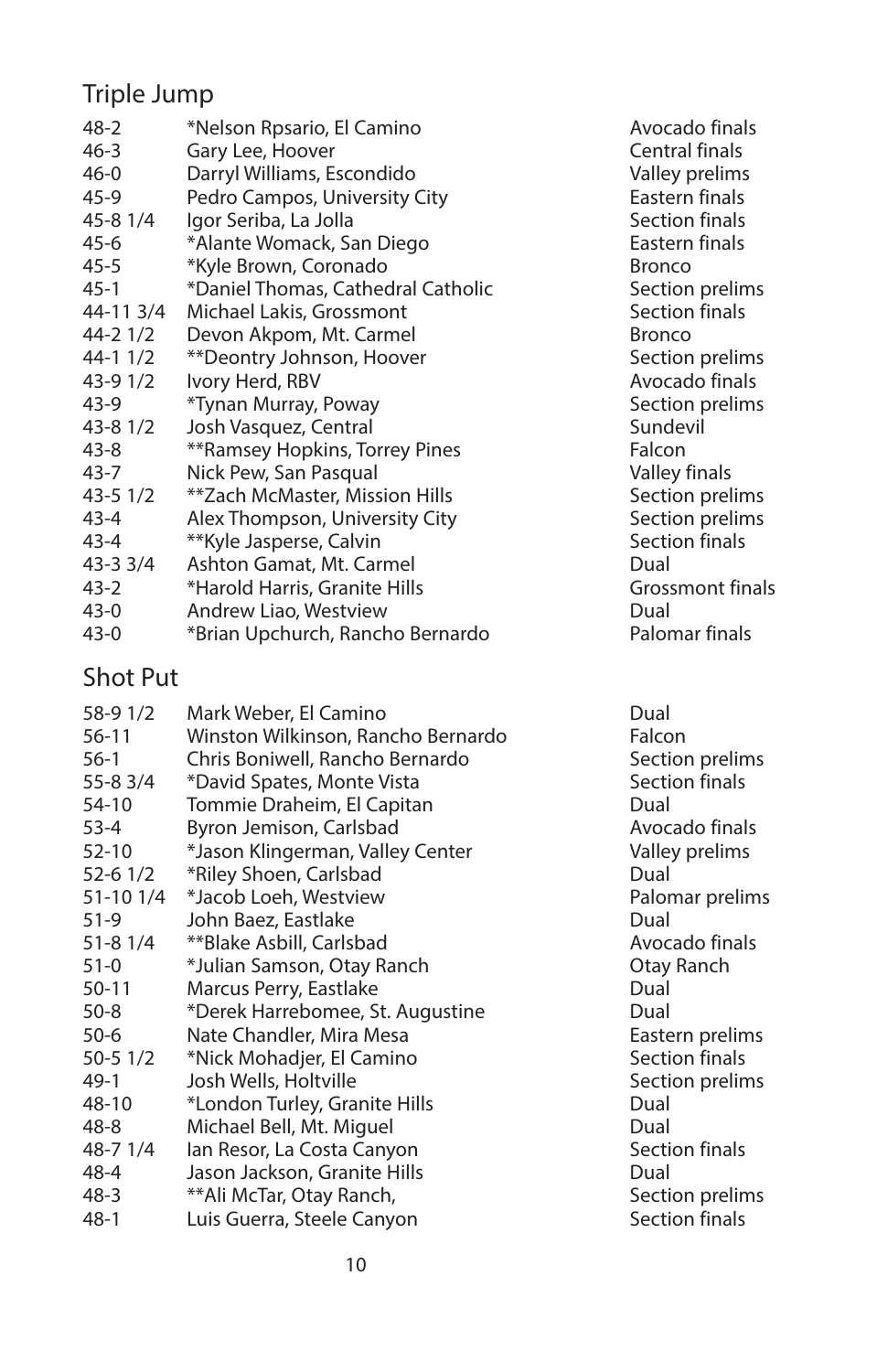#### **Discus**

| 188-10    | Mark Weber, El Camino              | Dual            |
|-----------|------------------------------------|-----------------|
| 177-7     | Chris Boniwell, Rancho Bernardo    | Section finals  |
| $177 - 0$ | Byron Jemison, Carlsbad            | Dual            |
| 175-9     | *David Spates, Monte Vista         | Dual            |
| 164-10    | Winston Wilkinson, Rancho Bernardo | Section finals  |
| 164-8     | *Julian Samson, Otay Ranch         | Dual            |
| $164 - 2$ | *Nick Mohadjer, El Camino          | Dual            |
| $163 - 7$ | Kellon Dion, Steele Canyon         | Section finals  |
| $162 - 4$ | Richard LaFleur, Escondido         | Section prelims |
| 159-10    | Lane Thompson, Helix               | Section prelims |
| 158-4     | Ryan Pearl, Steele Canyon          | Section finals  |
| 157-11    | Nate Chandler, Mira Mesa           | Section prelims |
| 157-9     | *Ray Lian, Fallbrook               | Dual            |
| $155 - 3$ | lan Resor, La Costa Canyon         | Palomar finals  |
| 154-2     | Pat Colonelli, La Costa Canyon     | Dual            |
| $154-1$   | Weston Titus, Valley Center        | Valley finals   |
| 154-0     | Jose Baez, Eastlake                | Dual            |
| $152 = 5$ | *Derek Harrebomee, St. Augustine   | Section prelims |
| $151 - 4$ | Ray Valdez, Fallbrook              | Avocado finals  |
| $151 - 0$ | Jason Jackson, Granite Hills       | Dual            |
| 149-3     | Tommie Draheim, El Capitan         | Dual            |
| 149-2     | Luis Guerra, Steele Canyon         | Sundevil        |
| 149-0     | Ryan Foucher, Henry                | Dual            |
|           |                                    |                 |

## 2007 State Meet Finalists (Top 9)

#### Boys

| 100         | 5. Maurice Patterson | Oceanside            | 10.64 <sub>w</sub> |
|-------------|----------------------|----------------------|--------------------|
| 200         | 8. *Joe Cooks        | <b>Mission Hills</b> | 21.56              |
|             | 9. Maurice Patterson | Oceanside            | 21.84              |
| 400         | 7. *Nico Reaves      | Mt. Miguel           | 48.57              |
| 800         | 8. *Charles Jock     | Mission Bay          | 1:57.96            |
| 1600        | 2. **Mac Fleet       | Uni. City            | 4:08.07            |
|             | 5. Austin Jett       | Eastlak e            | 4:12.09            |
| 3200        | 1. Eric Avila        | Bonita Vista         | 9:01.77            |
| 110HH       | 9. Ronald Brookins   | Helix                | 14.29              |
| High Jump   | 5. *Nelson Rosario   | El Camino            | 6-8                |
| Pole Vault  | 6. Griffin Simmons   | Vista                | $15 - 4$           |
| Long Jump   | 2. *Nelson Rosario   | El Camino            | $23 - 81/4$        |
|             | 3. Gary Lee          | Hoover               | $23 - 71/2$        |
|             | 6. Darrell Catchings | Escondido            | $22 - 103/4$       |
| Triple Jump | 8. *Nelson Rosario   | El Camino            | 45-5               |
| Girls       |                      |                      |                    |
| 3200        | 6. *Katy Andrews     | La Costa Cyn         | 10:36.58           |
| High Jump   | 1. Whitney Sisler    | La Costa Cyn         | $5 - 10$           |
| Pole Vault  | 6. ** Emily Mattoon  | Rancho Bern.         | $11 - 10$          |
| Shot Put    | 9. *Brandy Dyer      | Vista                | 39-4 1/2           |
|             | 11                   |                      |                    |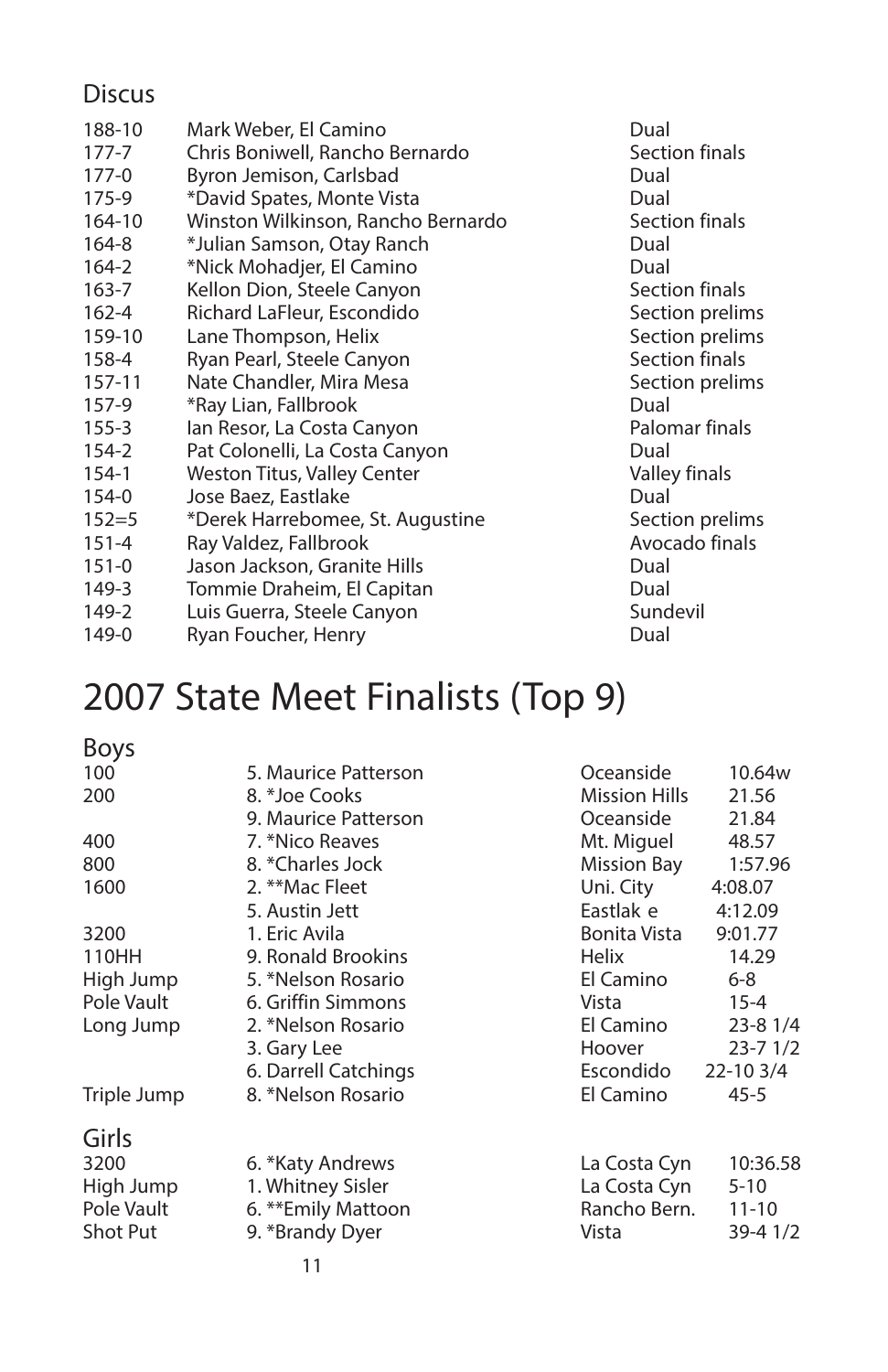# 2007 Girls Leaders

#### 100

| ***Tenille Stoudenmire, Rancho Bernardo<br>12.20  | Section p<br>Section p |
|---------------------------------------------------|------------------------|
|                                                   |                        |
| *** Jenna Puterbaugh, Santa Fe Christian<br>12.30 |                        |
| 12.30<br>*Britnee Gillespie, Tri-City Christian   | Section fi             |
| *** Corina Hecker, Carlsbad<br>12.35              | Section p              |
| 12.37<br>Sarah Player, Coronado                   | Section p              |
| *** Cherokee Bowens, University City<br>12.39     | Eastern p              |
| 12.39<br>*Crystal Spears, Scripps Ranch           | Western f              |
| **Wisdom Hodges, Oceanside<br>12.40               | Avocado                |
| *** lesha lwobe, Oceanside<br>12.43               | Avocado                |
| 12.44<br>**Vanessa Houston, Hoover                | Frosh-sor              |
| 12.47<br>*Alissa Sanchez, Cathedral Catholic      | Western f              |
| 12.48<br>Chalores Dudley, Orange Glen             | Valley fin             |
| 12.51<br>Britney Bennett, Otay Ranch              | Section p              |
| 12.52<br>**Tori Taijeron, Granite Hills           | Grossmor               |
| 12.53<br>*Shantel Clark, Poway                    | Section p              |
| 12.58<br>**Elena Jefferson, Vista                 | Section p              |
| 12.61<br>**Brooke Gamble, Poway                   | Palomar p              |
| *Hannah Pearl, Christian<br>12.61                 | Central fir            |
| 12.67<br>Sidney King, Point Loma                  | Eastern p              |
| ***Melissa Barnum, Rancho Bernardo<br>12.74       | Palomar p              |
| ***Carolina Padilla, Calexico<br>12.75            | <b>IVL</b> finals      |
| *Tayler Williams, Escondido<br>12.79              | Valley fin             |
| 12.79<br>Ann-Marie Harris, Mira Mesa              | Eastern fi             |
| 12.80<br>Taija Sankar, Mira Mesa                  | Eastern fi             |
| **Rachel Lofton, Westview<br>12.84                | Palomar p              |
| 12.85<br>*Kaylyn Parrish, Scripps Ranch           | Western f              |
| *** Kiani Williams, Mar Vista<br>12.88            | South Bay              |
| *** Marilyn Naderhoff, West Hills<br>12.88        | Grossmor               |
| ***Brianna Ellis, Torrey Pines<br>12.92           | Palomar p              |
| 12.93<br>*Lauren Rickman, University City         | Dual                   |
| 12.95<br>Caryn Owens, El Camino                   | Avocado                |
| 200                                               |                        |
| 24.70<br>**Vanessa Houston, Hoover                | Sundevil               |
| ***Tenille Stoudenmire, Rancho Bernardo<br>24.79  | State prel             |
| *** Jenna Puterbaugh, Santa Fe Christian<br>25.05 | State prel             |
| *** Cherokee Bowens, University City<br>25.49     | Section fi             |
| 25.55<br>Sarah Player, Coronado                   | Runge                  |

- 25.63 \*\*Brooke Gamble, Poway Palomar prelims<br>25.63 \*Shantel Clark. Poway Palomar finals
- \*Shantel Clark, Poway
- 25.69 <sup>\*\*</sup>Elena Jefferson, Vista **Australia Australia Avocado prelims**<br>25.69 Ahonnisha Simpson, Serra **Australia Australia Australia Eastern** prelims
- 25.69 Rhonnisha Simpson, Serra **Eastern prelims**<br>25.70 **\*\*Wisdom Hodges, Oceanside Eastern Avocado finals**
- \*\*Wisdom Hodges, Oceanside

State prelims Section prelims Section prelims Section finals Section prelims Section prelims Eastern prelims Western finals Avocado fnals Avocado finals Frosh-soph Western finals Valley finals Section prelims Grossmont finals Section prelims Section prelims Palomar prelims Central finals Eastern prelims Palomar prelims Valley finals Eastern finals Eastern finals Palomar prelims Western finals South Bay finals Grossmont finals Palomar prelims Avocado prelims

State prelims State prelims Section finals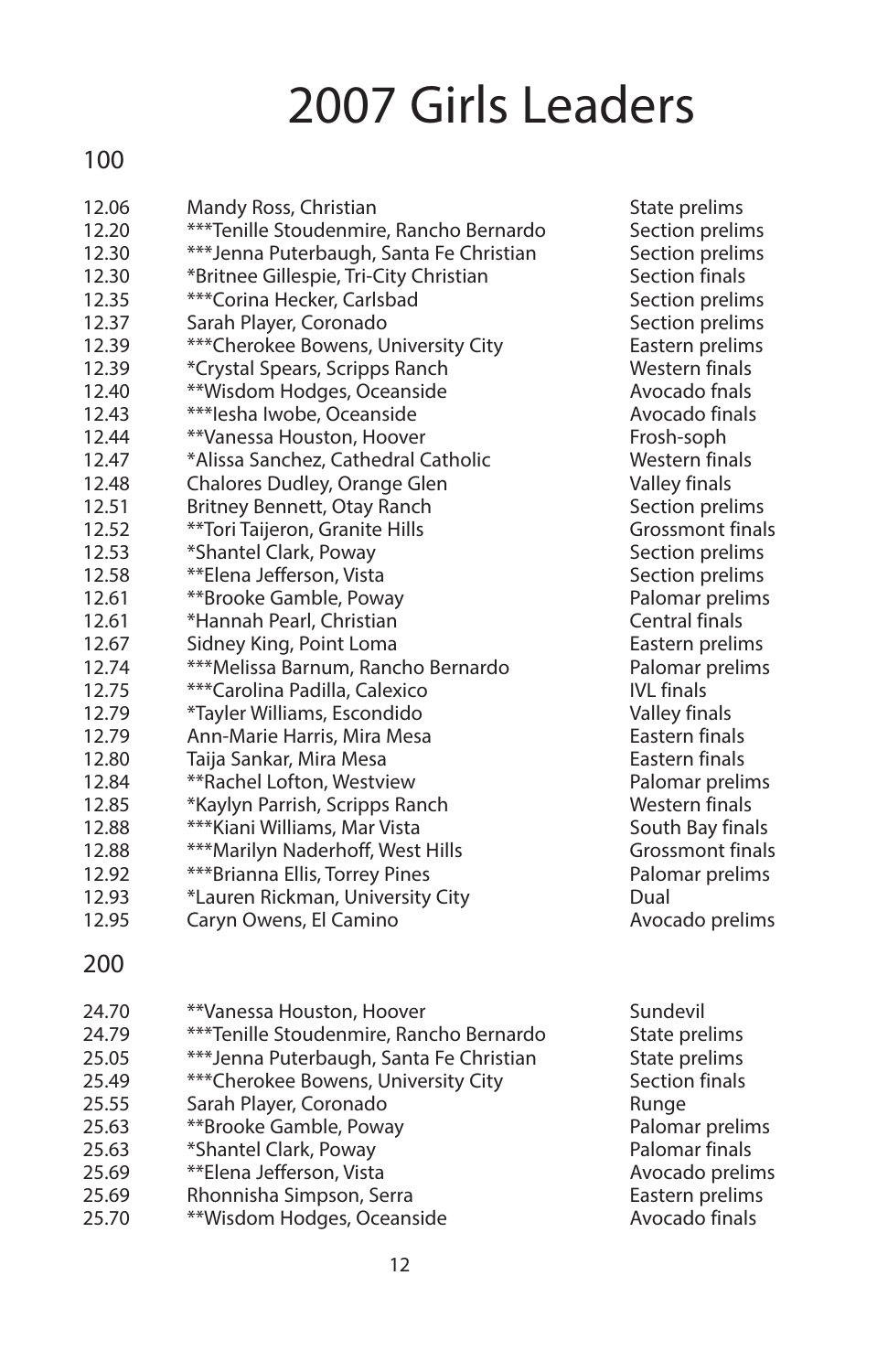| 25.74 | Chalores Dudley, Orange Glen              | Valley fin    |
|-------|-------------------------------------------|---------------|
| 25.74 | **Ceclia Beauchamp, Carlsbad              | Palomar f     |
| 25.75 | *Alissa Sanchez, Cathedral Catholic       | Sundevil      |
| 25.78 | *Crystal Spears, Scripps Ranch            | Western 1     |
| 25.79 | Mandy Ross, Christian                     | Central fi    |
| 25.79 | **Jamila Jordan, University City          | Eastern p     |
| 25.90 | Sidney King, Point Loma                   | Eastern p     |
| 25.7  | **Rachel Lofton, Westview                 | Dual          |
| 25.96 | **Tori Taijeron, Granite Hills            | Section fi    |
| 25.99 | *Alex Webber, Poway                       | Palomar       |
| 26.03 | *** lesha lwobe, Oceanside                | Avocado       |
| 25.8  | ***Kortney Ross, Westview                 | Dual          |
| 26.19 | *Breena Wilburn-Blake, Mission Bay        | Section p     |
| 26.20 | Britney Bennett, Otay Ranch               | Mesa pre      |
| 26.24 | *Ciara Short, Madison                     | Section p     |
| 26.24 | Ann-Marie Harris, Mira Mesa               | Eastern p     |
| 26.26 | ***Carolina Padilla, Calexico             | Runge         |
| 26.29 | *Yazmine Modeste, Scripps Ranch           | Dual          |
| 26.40 | Jennifer Monohan, RBV                     | Big Dual      |
| 26.40 | *Kelsee Ramsey, El Capitan                | Grossmo       |
| 26.45 | ***Deni Lucero, Escondido                 | Valley fin    |
| 26.47 | Melissa Neri, Valley Center               | Valley fin    |
|       |                                           |               |
| 400   |                                           |               |
| 56.95 | **Vanessa Houston, Hoover                 | Section fi    |
| 57.30 | Mandy Ross, Christian                     | Central fi    |
| 57.41 | *Ashlin Yahr, Torrey Pines                | Section p     |
| 57.42 | Rhonnisha Simpson, Serra                  | Section fi    |
| 57.74 | **Tenille Stoudenmire, Rancho Bernardo    | <b>Bronco</b> |
| 57.9  | *Nicole Aurigemma, Carlsbad               | Dual          |
| 58.32 | Melissa Neri, Valley Center               | Valley fin    |
| 58.44 | Dayna Roberson, Kearny                    | Western f     |
| 58.60 | ** Jamilla Jordan, University City        | Eastern fi    |
| 58.65 | *Alex Webber, Poway                       | Section fi    |
| 58.70 | *Nya Boland, Cathedral Catholic           | Western 1     |
| 58.7  | *Sarah Vitug, University City             | Dual          |
| 58.83 | ***Cherokee Bowens, University City       | Frosh-sor     |
| 59.10 | *Romaine Desclos, University City         | Eastern fi    |
| 59.18 | ***Lauren Krassny, La Costa Canyon        | Frosh-sop     |
| 59.24 | *Ciara Short, Madison                     | Section fi    |
| 59.37 | ** Ashlee Clatterburg, Cathedral Catholic | Western 1     |
| 59.2  | Andrea Jacobs, Vista                      | Dual          |
| 59.52 | ***Camille Alvarado, Marian Catholic      | Section fi    |
| 59.55 | Brittany Upshaw, Otay Ranch               | Section p     |
| 59.57 | *Bonnie Ayala, Otay Ranch                 | Mesa pre      |
| 59.59 | **Drew Pitcairn, Eastlake                 | Mesa pre      |
| 59.61 | ** Alyssa Zafuta, Torrey Pines            | Frosh-sop     |
| 59.64 | Amanda Moore, Torrey Pines                | Dual          |
| 59.77 | **Brooke Gamble, Poway                    | Runge         |
| 59.90 | *Kaylan Parrish, Scripps Ranch            | Dual          |

Valley finals Palomar finals Western finals Central finals Eastern prelims Eastern prelims<br>Dual Section finals Palomar prelims Avocado prelims Section prelims Mesa prelims Section prelims Eastern prelims<br>Runge Grossmont finals Valley finals Valley finals

Section finals Central finals **Section prelims** Section finals<br>Bronco Valley finals Western finals Eastern finals Section finals Western finals<br>Dual Frosh-soph Eastern finals Frosh-soph Section finals Western finals<br>Dual Section finals Section prelims Mesa prelims Mesa prelims Frosh-soph<br>Dual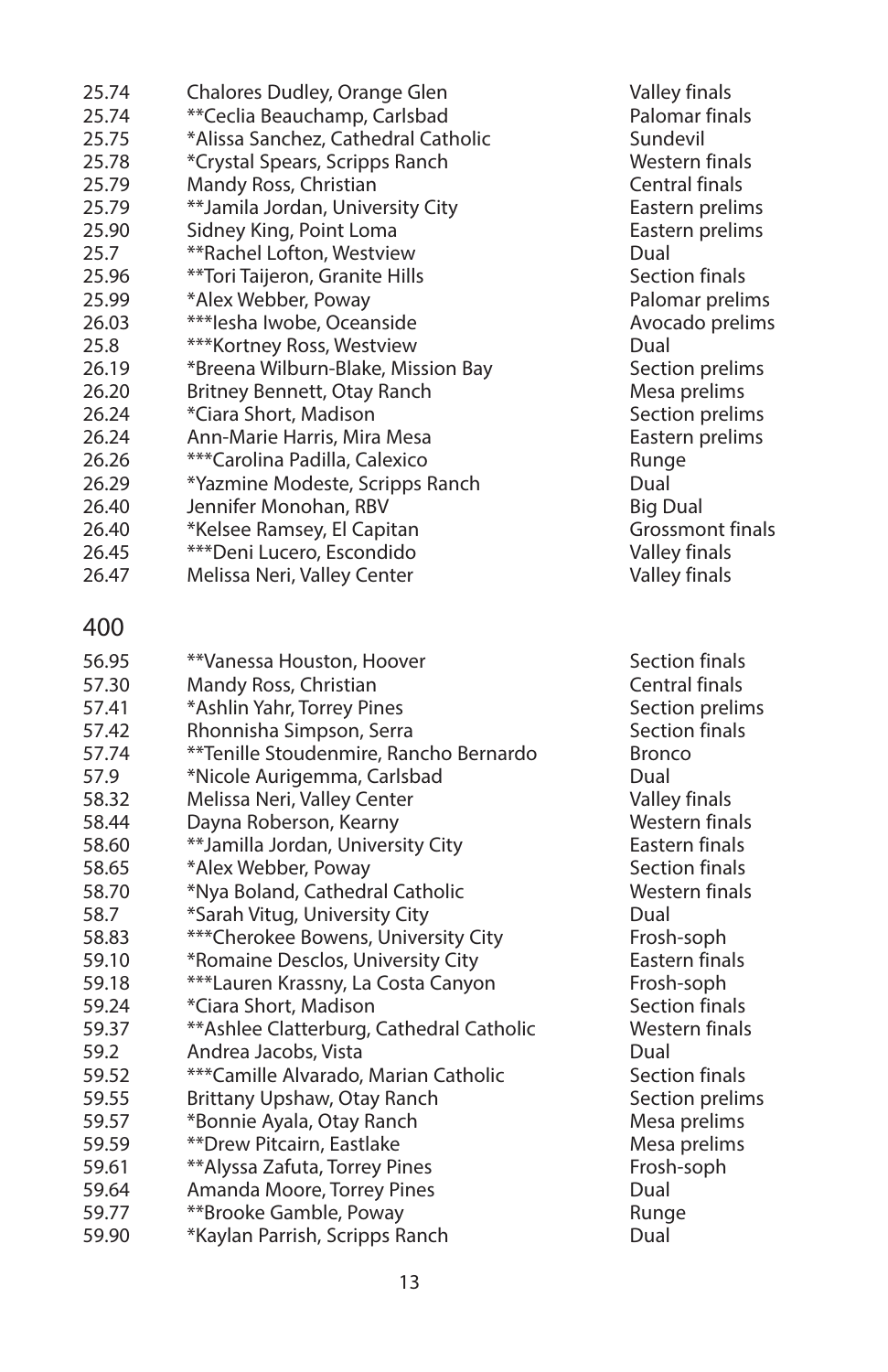#### 800

| 2:13.90 | Amanda Moore, Torrey Pines              | Arcadia     |
|---------|-----------------------------------------|-------------|
| 2:14.56 | ***Michelle Cruz, Vista                 | Section     |
| 2:14.89 | *Sarah Vitug, University City           | Section     |
| 2:16.3  | *Nicole Aurigemma, Carlsbad             | Dual        |
|         |                                         |             |
| 2:16.48 | **Erin Gillingham, Torrey Pines         | Dual        |
| 2:17.73 | Andrea Jacobs, Vista                    | <b>UCSD</b> |
| 2:17.78 | **Tess Plant-Thomas, La Jolla           | Section     |
| 2:17.80 | Stephanie Consiglio, El Camino          | Section     |
| 2:18.06 | **Elizabeth Apgar, CV Calvary Christian | Section     |
| 2:19.99 | *Krista Egense, Rancho Bernardo         | Dual        |
| 2:20.47 | *Amber Throop, Valley Center            | Section     |
| 2:20.53 | **Savanna Vasquez, Mission Hills        | Valley fi   |
| 2:20.8  | Bre Schofield, Carlsbad                 | Dual        |
| 2:21.51 | ***Maila Luch, Sweetwater               | Mesa fii    |
| 2:21.95 | Heather Mayer, Monte Vista              | Section     |
| 2:22.08 | *Erin Murphy, Valley Center             | Section     |
| 2:22.19 | **Emily Osga, Henry                     | Mission     |
| 2:22.34 | *Emily Mecke, San Dieguito Academy      | Section     |
| 2:22.96 | **Brittany Balcom, Ramona               | Section     |
| 2:22.96 | Deyna Roberson, Kearny                  | Dual        |
| 2:22.99 | *Lindsay Drake, Cathedral Catholic      | Section     |
| 2:23.0  | *Katy Andrews, La Costa Canyon          | Dual        |
| 2:23.01 | Heather Alcorn, La Costa Canyon         | Paloma      |
| 2:23.16 | Katie Rentz, Mt. Carmel                 | Dual        |
| 2:23.44 | **Nihal Kayali, La Jolla                | Dual        |
|         |                                         |             |

Section finals Section finals<br>Dual Section finals Section finals Section prelims Section prelims Valley finals<br>Dual Mesa finals Section finals Section finals **Mission Hills** Section prelims Section finals<br>Dual Section prelims Palomar prelims

#### 1,600

| 4:56.42  | *Katy Andrews, La Costa Canyon     | State prelims   |
|----------|------------------------------------|-----------------|
| 4:58.64c | **Erin Gillingham, Torrey Pines    | Arcadia         |
| 5:00.51  | Bre Schofield, Carlsbad            | Section prelims |
| 5:06.49  | **Sammy Silva, OLP                 | Section prelims |
| 5:06.94  | **Nihal Kayali, La Jolla           | Section finals  |
| 5:08.10  | *** Savanna Vasquez, Mission Hills | Section finals  |
| 5:08.27c | **Emily Osga, Henry                | Runge           |
| 5:08.75  | **Sheree Shea, University City     | Section prelims |
| 5:09.02  | **Heather Zytkewicz, RBV           | Section prelims |
| 5:09.98  | ***Michelle Cruz, Vista            | Avocado finals  |
| 5:10.74  | *Alicia Barajas, Vista             | State prelims   |
| 5:10.94  | *Sarah Vitug, University City      | Sundevil        |
| 5:11.29  | *Paige Rackley, La Costa Canyon    | Palomar finals  |
| 5:11.8   | Andrea Jacobs, Vista               | Dual            |
| 5:12.33  | **Laura Wyatt, Bishop's            | Section prelims |
| 5:12.81  | **Courtney Avvampato, La Jolla     | Section prelims |
| 5:13.03  | **Caroline Draper, Rancho Bernardo | Frosh-soph      |
| 5:12.9   | *Nicole Aurigemma, Carlsbad        | Dual            |
| 5:13.87  | *** Sallie Privett, Coronado       | Section prelims |
| 5:13.94  | **Deidra Spinler, El Cajon Valley  | Section prelims |
|          |                                    |                 |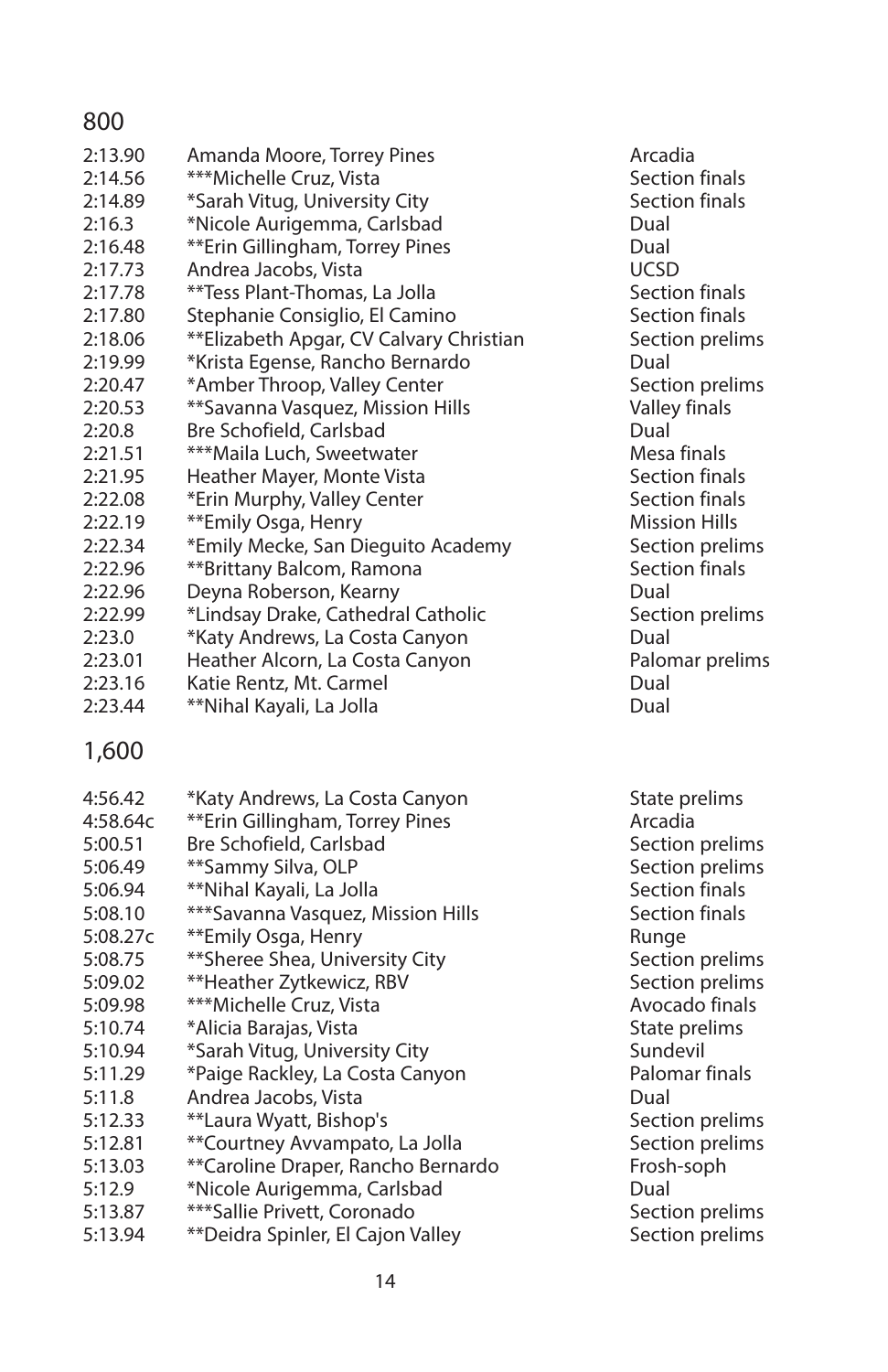- 5:14.00 Amy Hansen, Fallbrook Section prelims 5:14.28 Amanda Moore, Torrey Pines<br>5:14.47 Stepanie Consiglio, El Camino Bronco Avocado prelim Stepanie Consiglio, El Camino 5:14.72 \*\*\*Megan Morgan, Torrey Pines<br>5:16.05 - Lauren Pischel La Jolla Country Day - Palomar finals 5:16.05 Lauren Pischel, La Jolla Country Day Coast<br>5:16.22 Katie Rentz. Mt. Carmel Katie Rentz, Mt. Carmel 5:17.07 \*Courtney Clark, La Costa Canyon **Palomar finals**<br>5:17.15 Stephanie Cook, El Capitan **Paricia en Section** prelims 5:17.15 Stephanie Cook, El Capitan 3,200 10:36.58 \*Katy Andrews, La Costa Canyon State finals 11:00.47 \*\*Heather Zytkewicz, RBV<br>11:08.37 \*\*Caroline Draper. Rancho Bernardo Palomar finals 11:08.37 \*\* Caroline Draper, Rancho Bernardo 11:10.33 \*\*\*Megan Morgan, Torrey Pines Section finals 11:11.8 Lauren Pischel, La Jolla Country Day Dual<br>11:15.44 \*Courtney Clark, La Costa Canyon Section finals 11:15.44 \*Courtney Clark, La Costa Canyon **Section finals and Section finals and Finals** Section finals and final<br>11:16.45 \*\*Sammy Silva, OLP \*\*Sammy Silva, OLP 11:18.46 \*Ellie Keene, RBV Dual 11:20.01 Jessica Sandoval, Oceanside<br>11:23.09 \*Alicia Barajas, Vista Santa Santa Santa Santa Avocado finals \*Alicia Barajas, Vista 11:27.0 \*\*Erin Gillingham, Torrey Pines Dual nayna Anderson, University City<br>
\*Ana Prim. Torrey Pines<br>
\*Ana Prim. Torrey Pines 11:30.80 \*Ana Prim, Torrey Pines 11:31.0 \*Kirsten Moore, Carlsbad<br>11:33.28 Stephanie Cook. El Capitan Dual Dual Section finals 11:33.28 Stephanie Cook, El Capitan Section finals and Section finals and Section finals and Sundevil<br>
11:33.84 \*\*Alicia Truiillo. Westview \*\*Alicia Trujillo, Westview 11:36.37 \*\*Emily Osga, Henry **Sundevil Sundevil Sundevil**<br>11:38.0 Andrea Jacobs, Vista Sundevil Big Dual 11:38.0 Andrea Jacobs, Vista<br>11:38.50 \*\*Aisha Coons. Mission Hills **Big Dual** \*\*Aisha Coons, Mission Hills 11:42.15 Jessie Bodenhamer, Torrey Pines **Dual** 11:44.03 \*\*Elizabeth Apgar, CV Calvary Christian Jaguar<br>11:44.98 \*Adrienne Graham, Kearny Section prelims 11:44.98 \*Adrienne Graham, Kearny 11:45.01 \*Paige Rackley, La Costa Canyon Dual 11:45.18 \*\*Katie Sanger, Valley Center **Valley 11:47.53** \*Julia Hernandez, Castle Park \*Julia Hernandez, Castle Park 11:47.98 \*\*\* Sallie Privett, Coronado Frosh-soph 11:48.81 \*Joanna Wheaton, Poway Bronco \*Stacy Portillo, Escondido 11:49.87 \*\*\*Kathleen MacGregor, Poway Palomar finals
- Catherine Leavitt, Poway

#### 100H

| 15.38 | Cori Framklin, Morse           |               |
|-------|--------------------------------|---------------|
|       |                                | State p       |
| 15.63 | Sabrina Nealy, Rancho Bernardo | Paloma        |
| 15.65 | Marquel Kidd, El Camino        | Avocac        |
| 15.80 | Brittney Allen, RBV            | Sectior       |
| 15.90 | **Danielle Littleton, Vista    | <b>Bronco</b> |
| 15.96 | Tara Cooper, Helix             | Sectior       |
| 16.00 | Tori Anderson, Point Loma      | Sectior       |
|       |                                |               |

State prelims Palomar finals Avocado finals **Section finals** Section finals Section prelims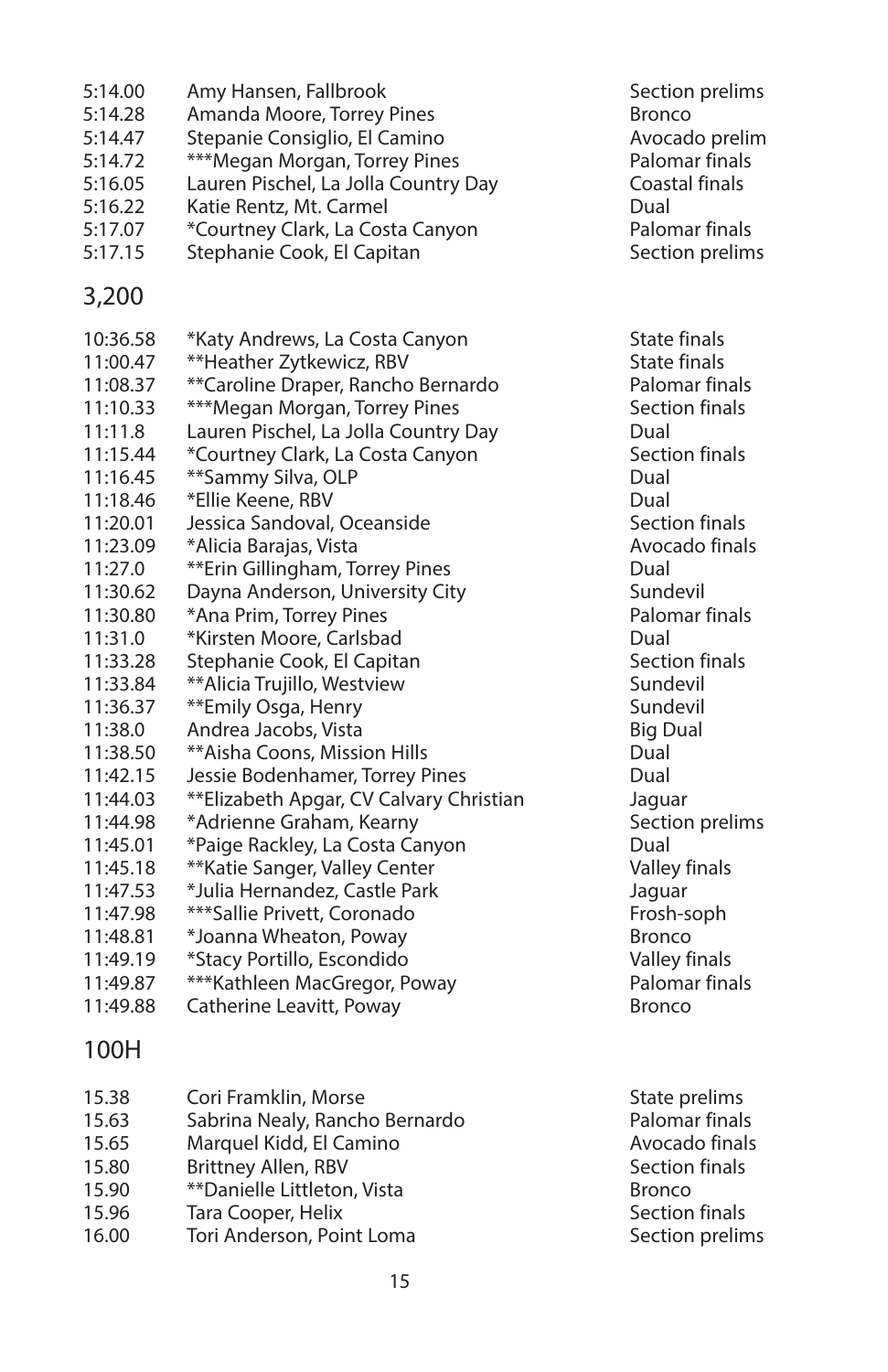| 16.11 | **Kiswana Williams, Otay Ranch       | Mesa finals     |
|-------|--------------------------------------|-----------------|
| 16.12 | *Margaret Powell, Henry              | Section finals  |
| 16.14 | **Shacoyia Payne, Eastlake           | Section prelims |
| 16.15 | Sarah Player, Coronado               | Runge           |
| 16.18 | *Roshan Guillory, Kearny             | Section finals  |
| 16.25 | **Lauren Kennedy, Cathedral Catholic | Section prelims |
| 16.26 | *Catelin Meagher, San Pasqual        | Section prelims |
| 16.32 | Kelly Matthews, Valley Center        | Section finals  |
| 16.39 | *Kelsee Ramsey, El Capitan           | Section finals  |
| 16.39 | *Susanna Marshall, Canyon Crest      | Coastal finals  |
| 16.51 | *Ashley Nichols, Torrey Pines        | Palomar prelims |
| 16.56 | *Deborah Black, Oceanside            | Avocado prelim  |
| 16.57 | Brittany Idrizaj, Scripps Ranch      | Western finals  |
| 16.60 | **Susi Blaseio, Torrey Pines         | Palomar finals  |
| 16.68 | *Sara Macey, Vista                   | Sundevil        |
| 16.70 | *Adrianna Paz, Valley Center         | Section prelims |
| 16.77 | Erica Schott, La Costa Canyon        | Palomar prelims |
| 16.78 | ***Melody Criswell, Christian        | Section prelims |
|       |                                      |                 |

#### 300LH

| 45.41 | Sabrina Nealy, Rancho Bernardo      | Palomar    |
|-------|-------------------------------------|------------|
| 45.3  | Cori Franklin, Morse                | Dual       |
| 45.43 | Sarah Player, Coronado              | Arcadia    |
| 45.52 | Tara Cooper, Helix                  | Section f  |
| 45.90 | *Catelin Meagher, San Pasqual       | Section r  |
| 46.24 | *Deborah Black, Oceanside           | Avocado    |
| 46.36 | *Annette DeLaRosa, Eastlake         | Section p  |
| 46.3  | Tori Anderson, Point Loma           | Dual       |
| 46.45 | **Susi Blaseio, Torrey Pines        | Palomar    |
| 46.53 | *Romaine Desclos, University City   | Eastern f  |
| 46.73 | Brittany Idrizaj, Scripps Ranch     | Section f  |
| 46.92 | *Kelsee Ramsey, El Capitan          | Dual       |
| 47.05 | *Ashley Nichols, Torrey Pines       | Mt. SAC    |
| 47.13 | *** Kim Gossmeyer, Steele Canyon    | Section f  |
| 47.13 | *Jamie Simmons, Carlsbad            | Avocado    |
| 47.23 | **Kiswana Williams, Otay Ranch      | Mesa fin   |
| 47.2  | **Jamie Ta, Rancho Bernardo         | Dual       |
| 47.34 | Kelly Matthews, Valley Center       | Section p  |
| 47.52 | *Jayna Thomas, Poway                | Palomar    |
| 47.60 | *Hannah Pearl, Christian            | Section p  |
| 47.5  | ***Danielle Littleton, Vista        | Dual       |
| 47.69 | *Adrianna Paz, Valley Center        | Valley fir |
| 47.78 | *Lauren Kennedy, Cathedral Catholic | Western    |
| 47.83 | *Roshan Guillory, Kearny            | Mission I  |
| 48.0  | *Sara Macey, Vista                  | Dual       |
| 48.20 | Amanda Olah, Granite Hills          | Sundevil   |
| 48.21 | **Devon Senneseth, Hilltop          | Frosh-so   |
| 48.1  | Stephanie Rodriguez, Vista          | Dual       |
| 48.39 | *Jamiesha Washington, Mission Bay   | Section f  |
| 48.89 | *Eileen Seffron, RBV                | Avocado    |

Mesa finals Section finals Section prelims Section finals 16.25 \*\* Lauren Catholic Section prelims Section prelims Section finals Section finals Coastal finals Palomar prelims Avocado prelims Western finals Palomar finals Section prelims Palomar prelims

> Palomar finals Section finals Section prelims Avocado finals Section prelims Palomar finals Eastern finals Section finals<br>Dual Section finals Avocado finals Mesa finals Section prelims Palomar finals Section prelims<br>Dual Valley finals Western finals Mission Hills<br>Dual Frosh-soph<br>Dual Section finals Avocado finals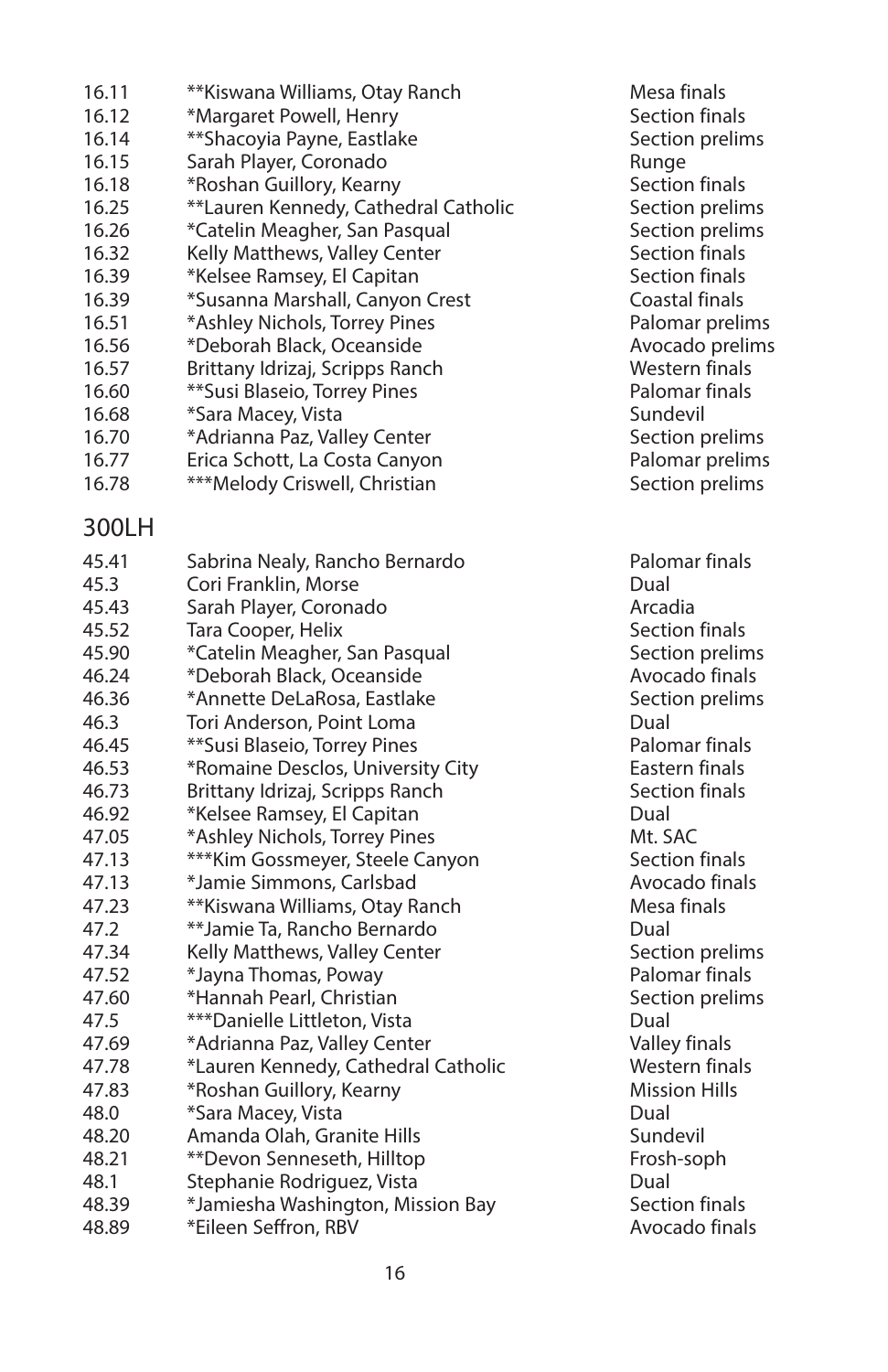#### 4x100 Relay

| 47.93 | Poway                     | Section fina  |
|-------|---------------------------|---------------|
| 48.86 | Carlsbad                  | Section fina  |
| 48.87 | Scripps Ranch             | Section fina  |
| 48.96 | Rancho Bernardo           | Palomar fin   |
| 48.97 | Oceanside                 | Section pre   |
| 49.11 | Christian                 | Section fina  |
| 49.13 | University City           | Trabuco Hil   |
| 49.33 | Escondido                 | Valley final: |
| 49.36 | <b>Cathedral Catholic</b> | Section fina  |
| 49.80 | Mira Mesa                 | Section fina  |
| 49.82 | Rancho Buena Vista        | Section fina  |
| 50.01 | Otay Ranch                | Mesa finals   |
| 50.19 | <b>Torrey Pines</b>       | Palomar fin   |
| 50.3  | Westview                  | Dual          |
| 50.43 | Morse                     | Section pre   |
| 50.46 | Eastlake                  | Mesa finals   |
| 50.61 | Steele Canyon             | Section fina  |
| 50.64 | San Pasqual               | Valley final: |
| 50.75 | Vista                     | Section pre   |
| 50.85 | Point Loma                | Estern final  |
| 50.85 | El Camino                 | Avocado fii   |
| 50.94 | Kearny                    | Section fina  |
| 50.95 | <b>Granite Hills</b>      | Section pre   |
| 51.13 | Madison                   | Central fina  |

#### 4x400 Relay

| 3:55.54 | University City      | Secti        |
|---------|----------------------|--------------|
| 3:57.61 | Scripps Ranch        | Secti        |
| 5:57.67 | <b>Torrey Pines</b>  | Secti        |
| 3:57.95 | Vista                | Secti        |
| 3:59.53 | Christian            | Secti        |
| 3:59.61 | Carlsbad             | Secti        |
| 4:02.69 | La Jolla             | Secti        |
| 4:02.80 | Rancho Buena Vista   | Secti        |
| 4:04.74 | Kearny               | Secti        |
| 4:04.74 | <b>Valley Center</b> | Valle        |
| 4:05.78 | Rancho Bernardo      | Secti        |
| 4:06.91 | Eastlake             | Secti        |
| 4:07.06 | Steele Canyon        | Secti        |
| 4:07.24 | San Pasqual          | Valle        |
| 4:07.69 | Poway                | Secti        |
| 4:08.26 | Bishop's             | Secti        |
| 4:08.2  | Cathedral Catholic   | Dual         |
| 4:09.14 | <b>Mission Hills</b> | Valle        |
| 4:09.74 | Escondido            | Valle        |
| 4:10.30 | La Costa Canyon      | Palor        |
| 4:10.46 | Westview             | Secti        |
| 4:10.76 | Patrick Henry        | <b>Easte</b> |

Section finals Section finals Section finals Palomar finals Section prelims Section finals Trabuco Hills Valley finals **49.36 Catholic Section finals** Section finals 49.82 Rancho Buena Vista Section finals Mesa finals Palomar finals<br>Dual Section prelims<br>Mesa finals Section finals Valley finals Section prelims Estern finals Avocado finals Section finals Section prelims **Central finals** 

Section finals Section finals Section finals Section finals Section finals Section finals Section finals a and the Buena Vista Section finals Section finals Valley finals Section finals Section finals Section finals Valley finals Section finals Section finals Valley finals Valley finals Palomar finals Section prelims Eastern finals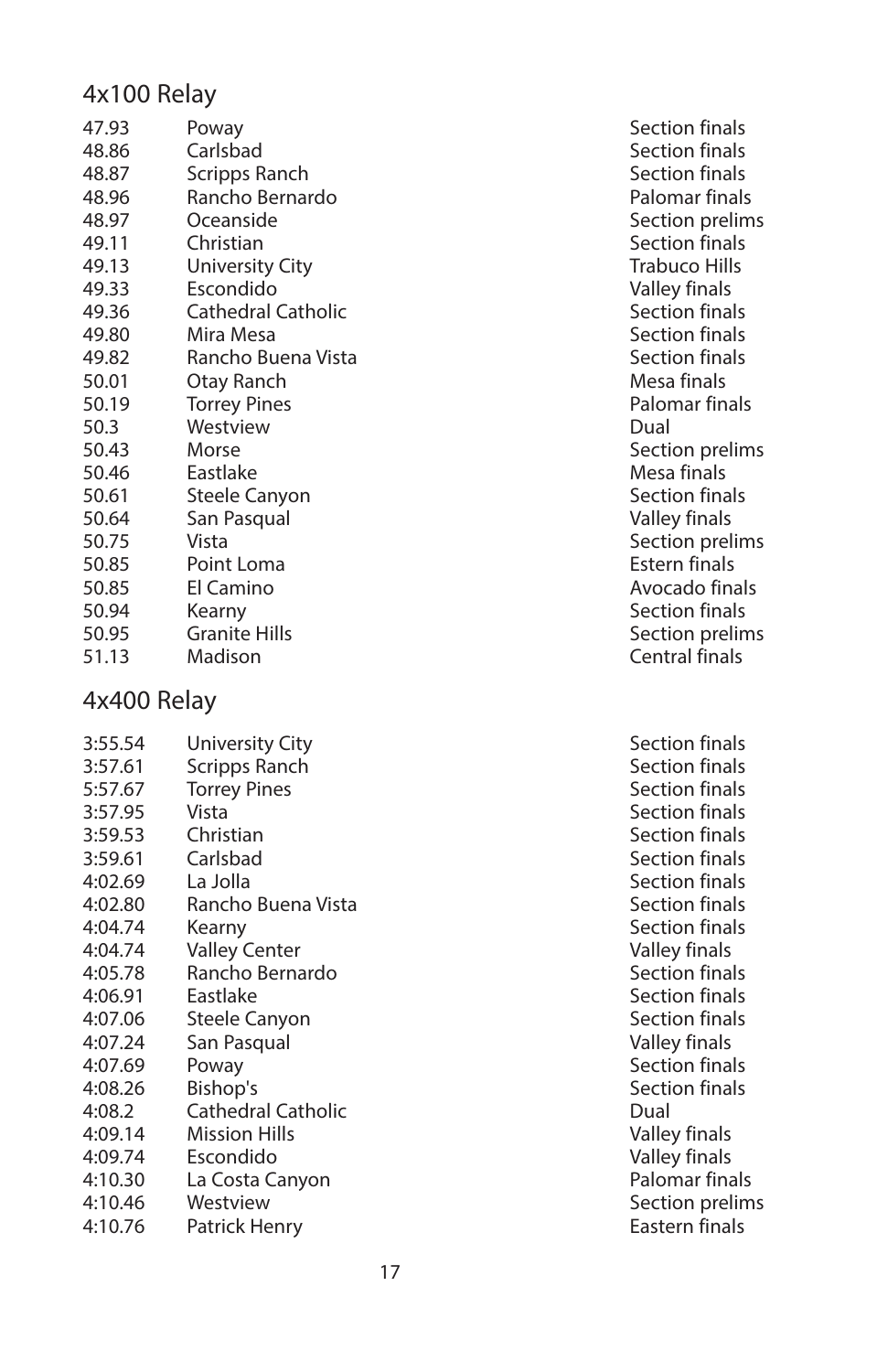#### High Jump

| $5 - 11$ | Whitney Sisler, La Costa Canyon   | Sectior       |
|----------|-----------------------------------|---------------|
| $5 - 7$  | *Sara Macey, Vista                | Dual          |
| $5-6$    | *Angela Dixon, OLP                | Dual          |
| $5 - 5$  | Tori Anderson, Point Loma         | Dual          |
| $5 - 5$  | *Ashlin Yahr, Torrey Pines        | Paloma        |
| $5 - 5$  | ***Melody Criswell, Christian     | Sectior       |
| $5 - 4$  | *Ariel Toomey, La Costa Canyon    | Dual          |
| $5 - 4$  | Sara Player, Coronado             | <b>Bronco</b> |
| $5 - 4$  | *Alekz Reyes, Calvin              | Coastal       |
| $5 - 3$  | *Erin Lupfer, Westview            | Dual          |
| $5 - 3$  | ***Kelsie Dickerson, Poway        | Dual          |
| $5 - 3$  | **Jackie Thornton, Granite Hills  | Sectior       |
| $5 - 2$  | **Sherie Key, Morse               | <b>Tiger</b>  |
| $5 - 2$  | **Brittany Adam, Rancho Bernardo  | Dual          |
| $5 - 2$  | *Adrianna Covington, Carlsbad     | Dual          |
| $5 - 2$  | JuleeAnn Moberly, Rancho Bernardo | Dual          |
| $5 - 2$  | Aubrey Doede, Bishop's            | Sectior       |
| $5 - 2$  | Trecia Owens, Eastlake            | Dual          |
| $5 - 2$  | *Marissa Daly, San Pasqual        | Falcon        |
| $5 - 2$  | Ciara Burton, Otay Ranch          | Otay Ra       |
| $5-1$    | Liza Hight, Ramona                | Valley f      |
| $5 - 1$  | *Jennifer Vaupel, Granite Hills   | Dual          |
|          |                                   |               |

#### Pole Vault

| $13-0$<br>$11 - 3$<br>$11 - 3$<br>$10-9$<br>$10-9$<br>$10-6$<br>$10-6$<br>$10-6$<br>$10 - 4$ | **Emily Mattoon, Rancho Bernardo<br>Danielle Eckert, Coronado<br>Dana Hoolko, La Jolla<br>***Kourtney Ross, Westview<br>**Mary Koneshiro, Rancho Bernardo<br>*Malia Plotkin, La Jolla<br>Lauren Christenson, La Jolla<br>Kaila Anderson, La Costa Canyon<br>**Kim Stamos, Escondido | Dual<br>Centra<br>Westei<br>Palom<br>Palom<br>Dual<br>Wester<br>Falcon<br>Sectio |
|----------------------------------------------------------------------------------------------|-------------------------------------------------------------------------------------------------------------------------------------------------------------------------------------------------------------------------------------------------------------------------------------|----------------------------------------------------------------------------------|
| $10 - 4$                                                                                     | *Breanne Evans, Poway                                                                                                                                                                                                                                                               | Sectio                                                                           |
| $10-3$                                                                                       | Nancy Ngo, Poway                                                                                                                                                                                                                                                                    | Runge                                                                            |
| $10-0$                                                                                       | Lexi Tammer, Valley Center                                                                                                                                                                                                                                                          | Sectio                                                                           |
| $10-0$                                                                                       | <b>Brittany Hamilton, Granite Hills</b>                                                                                                                                                                                                                                             | Sectio                                                                           |
| 9-8                                                                                          | *Jennifer Nguyen, Poway                                                                                                                                                                                                                                                             | Sectio                                                                           |
| $9 - 6$                                                                                      | Braeolynn Ochs, West Hills                                                                                                                                                                                                                                                          | Sectio                                                                           |
| $9 - 6$                                                                                      | Lori Wygal, Fallbrook                                                                                                                                                                                                                                                               | Dual                                                                             |
| 9-6                                                                                          | *Brandi Hines, El Capitan                                                                                                                                                                                                                                                           | Sectio                                                                           |
| $9 - 4$                                                                                      | *Kate Anderson, Torrey Pines                                                                                                                                                                                                                                                        | Sectio                                                                           |
| $9 - 3$                                                                                      | Kim Baumgartner, Otay Ranch                                                                                                                                                                                                                                                         | Dual                                                                             |
| $9 - 3$                                                                                      | ***Nicole Spann, Rancho Bernardo                                                                                                                                                                                                                                                    | Palom                                                                            |
| $9 - 3$                                                                                      | Jessica Urban, West Hills                                                                                                                                                                                                                                                           | Grossr                                                                           |
| $9 - 2$                                                                                      | Keely Hafer, Rancho Bernardo                                                                                                                                                                                                                                                        | Dual                                                                             |
| 9-1                                                                                          | Miranda Hann, Carlsbad                                                                                                                                                                                                                                                              | Dual                                                                             |
|                                                                                              |                                                                                                                                                                                                                                                                                     |                                                                                  |

Section finals<br>Dual Palomar finals Section finals Coastal finals Section finals Section prelims<br>Dual Otay Ranch Valley finals<br>Dual

Central finals Western finals Palomar finals Palomar finals<br>Dual Western prelims<br>Falcon Section finals Section prelims Section prelims Section finals Section prelims Section finals<br>Dual Section finals Section prelims<br>Dual Palomar prelims Grossmont finals<br>Dual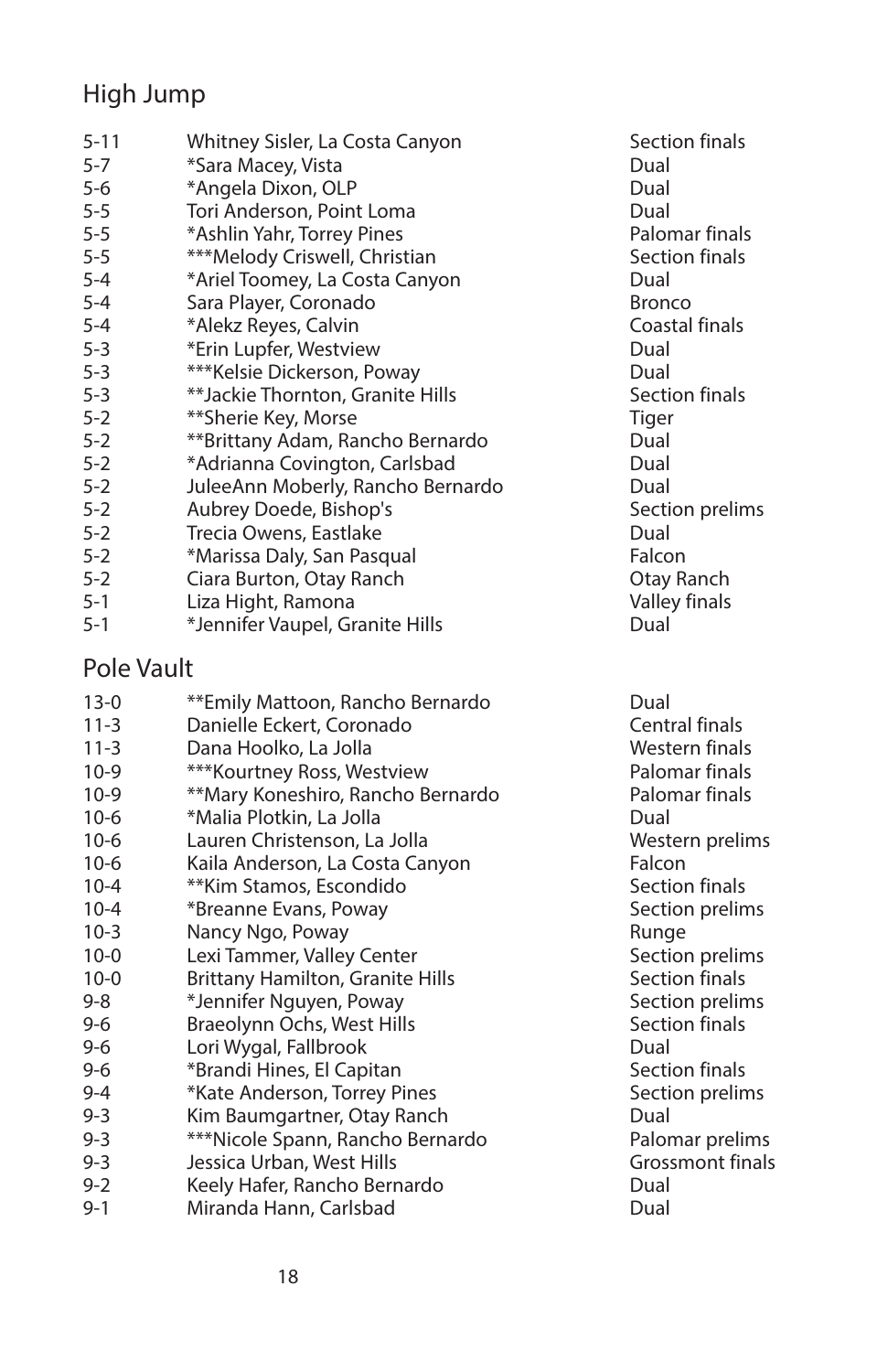#### Long Jump

| $18 - 21/2$  | *Thoraya Maronesy, Helix          | Sectior       |
|--------------|-----------------------------------|---------------|
| $18-11/4$    | Britney Bennett, Otay Ranch       | Sectior       |
| $17-9$       | **Wisdom Hodges, Oceanside        | Avocac        |
| $17 - 8$     | *Tayler Williams, Escondido       | Dual          |
| $17-63/4$    | Erin Langford, Carlsbad           | State p       |
| $17-5$       | Amber Browner, San Diego          | Eastern       |
| $17-5$       | ***Rachel Kirchoffer, Monte Vista | Frosh-s       |
| $17-3$       | **Alex Pankey, Mission Hills      | Sectior       |
| $17 - 21/2$  | *Ashley Fu, La Jolla              | Sectior       |
| $17 - 11/2$  | **Elena Jefferson, Vista          | Dual          |
| $17-0$ $1/4$ | *Nicole Cardon, Madison           | Central       |
| 17-0 1/2     | Kelsie Brooks, Rancho Bernardo    | <b>Bronco</b> |
| $16-111/4$   | Jazmin Brooks, University City    | Sectior       |
| $16-101/2$   | **Jackae Bridges, Marian          | Frosh-s       |
| 16-9 1/2     | **Tyne McClure, Vista             | Frosh-s       |
| $16-9$       | Colleen Lopez, RBV                | Dual          |
| $16 - 83/4$  | **Marjorie Lacombe, Bishop's      | Sectior       |
| $16 - 71/4$  | *** Kaitlin Mohr, Torrey Pines    | Sectior       |
| $16 - 7$     | Kourtney Jones, Rancho Bernardo   | Dual          |
| $16 - 61/2$  | *Alyssia Viego, Sweetwater        | Sectior       |
| $16 - 61/2$  | *Megan Jennings, Steele Canyon    | Sectior       |
| $16 - 61/4$  | *Jamie Ferguson, El Capitan       | Falcon        |
| $16-6$       | *Molly Hillenbrand, Granite Hills | Grossm        |
|              |                                   |               |

#### Triple Jump

| 37-10 1/2    | *Tayler Williams, Escondido          | Sectio |
|--------------|--------------------------------------|--------|
| 37-10 1/2    | *Thoraya Maronesy, Helix             | Sectio |
| 37-6 1/2     | Amber Browner, San Diego             | Sectio |
| $37 - 41/4$  | Erin Langford, Carlsbad              | Falcon |
| $37-2$       | *Emily Nash, Christian Life          | South  |
| $36-0$       | Kathleen Roehrkasse, Bishop's        | Sectio |
| $35 - 11$    | *Nicole Cardon, Madison              | Dual   |
| $35 - 8$     | Kelsie Brooks, Rancho Bernardo       | Dual   |
| $35-63/4$    | **Nikki Reddick, Oceanside           | Sectio |
| $35 - 5$     | Kourtney Jones, Rancho Bernardo      | Dual   |
| $35 - 4$     | Rejuanette Adley, Scripps Ranch      | Sectio |
| $35-1$       | ***Chantel Gary, Oceanside           | Sectio |
| $35-0$ $1/2$ | ***Sherie Key, Morse                 | Sectio |
| 34-11 1/2    | Brittney Allen, RBV                  | Trabuc |
| $34 - 10$    | **Alex Pankey, Mission Hills         | Valley |
| 34-10        | ***Kaitlin Mohr, Torrey Pines        | Dual   |
| 34-9 1/2     | *Allyn Meyer, La Jolla               | Sectio |
| 34-7         | *Sunny Bruns, West Hills             | Grossr |
| $34-61/2$    | **Elena Jefferson, Vista             | Dual   |
| $34-61/2$    | **Katarina Payne, Cathedral Catholic | Wester |
| $34-5$       | **Tyne McClure, Vista                | Frosh- |
| 34-4 3/4     | *Emily Petros, RBV                   | Sectio |
|              |                                      |        |

Section finals Section finals Avocado finals State prelims Eastern finals Frosh-soph Section finals Section finals Central finals Section finals Frosh-soph Frosh-soph Section finals Section finals Section finals Section finals Grossmont finals

Section finals Section prelims Section prelims<br>Falcon Southern finals Section finals<br>Dual Section finals<br>Dual Section prelims Section prelims Section prelims Trabuco Hills Valley prelims<br>Dual Section prelims Grossmont finals<br>Dual Western finals Frosh-soph Section prelims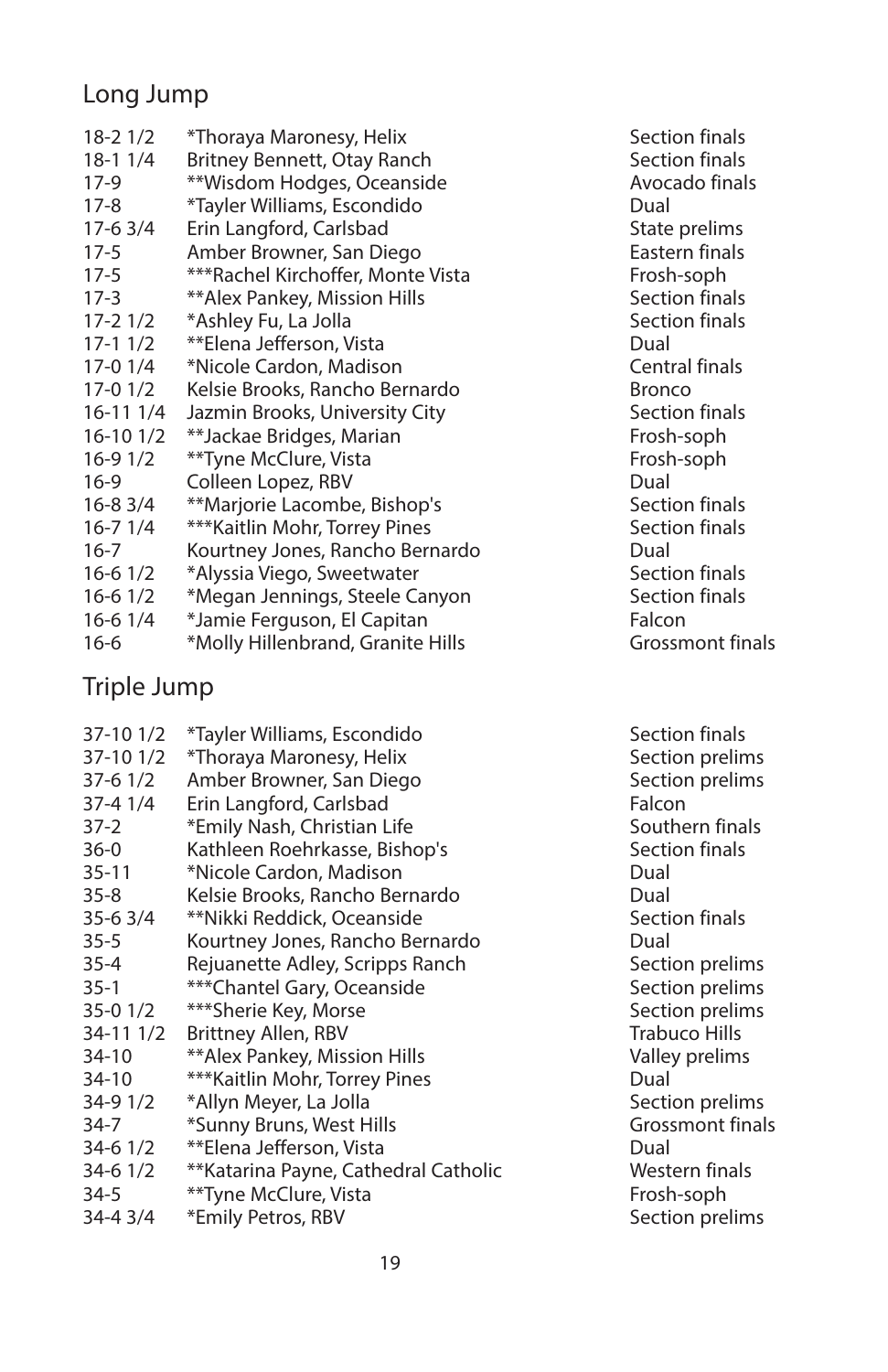#### Shot Put

| $41 - 11$   | *Brandy Dyer, Vista                  | Dual                |
|-------------|--------------------------------------|---------------------|
| $40-6$      | *Amanda Phelps, El Camino            | Dual                |
| $40-1$      | Suzie Herrera, El Capitan            | Dual                |
| 40-0 1/2    | Taasi Fesuiai, Vista                 | Dual                |
| 39-8 3/4    | *Brook Edney, Central                | Section finals      |
| 39-3 1/4    | Kiara Sherman, Escondido             | Section finals      |
| 39-1 1/2    | **Emily Aragon, Escondido            | Dual                |
| 38-7        | Paula Saavedra, Granite Hills        | Dual                |
| $38 - 7$    | Valerie Logel, El Capitan            | <b>Flying Tiger</b> |
| $37 - 7$    | Te'ahnalin Harris, Kearny            | Section finals      |
| $36 - 5$    | *Larissa Hernandez, Crawford         | Dual                |
| $36 - 3$    | *Brandi Draheim, El Capitan          | Dual                |
| $35-9$      | *Brittany Powell, Otay Ranch         | Section finals      |
| $35 - 81/2$ | **Chanelle Walsh, Rancho Bernardo    | Dual                |
| $35 - 8$    | Vanessa Schiermeyer, Rancho Bernardo | Dual                |
| $35 - 3$    | Liz Caldwell, Helix                  | Dual                |
| $35 - 21/2$ | **Solia Faapouli, El Camino          | Dual                |
| $35-0$      | Lidia Chiles, Eastlake               | Dual                |
| 34-11 1/2   | Emily Bass, Helix                    | Section prelims     |
| 34-9 1/2    | Nicole VanderWoude, Calvin Christian | Coastal finals      |
| 34-8 1/2    | *Kaitlyn Brown, Fallbrook            | Dual                |
| 34-5 1/2    | Ashley Rogers, Kearny                | Sweetwater          |
| 34-4 1/2    | Emily Reed, Christian                | Central finals      |
| $34 - 4$    | ** Amber Chin, Rancho Bernardo       | Dual                |
| 34-3 1/2    | *** Abrigail Leaupetetele, Morse     | Section prelims     |

#### **Discus**

| 143-5     | *Brandy Dyer, Vista                   | Dual      |
|-----------|---------------------------------------|-----------|
| $127 - 8$ | Valerie Logel, El Capitan             | Dual      |
| $122 - 8$ | *Jessica Soltysiak, Otay Ranch        | Sundevil  |
| $122 - 4$ | ***Alofa Laie, Oceanside              | Section f |
| $122 - 3$ | Suzie Hererra, El Capitan             | Dual      |
| 121-10    | Te'ahnalin Harris, Kearny             | Western   |
| $120 - 8$ | *Gina Nawab, Mt. Carmel               | Palomar   |
| 119-7     | **Chanelle Walsh, Rancho Bernardo     | Section f |
| 119-5     | *Courtney Goodson, Cathedral Catholic | Section f |
| 119-4     | *Amanda Phelps, El Camino             | Dual      |
| 119-0     | Kiara Sherman, Escondido              | Dual      |
| 116-7     | Paula Saavedra, Granite Hills         | Section f |
| 116-3     | Ashley Rogers, Kearny                 | Section f |
| 113-6     | Alyx Earl, Rancho Bernardo            | Dual      |
| 110-8     | *Courtney Goodson, Cathedral Catholic | Section p |
| 110-7     | **Solia Fa'apouli, El Camino          | Dual      |
| 110-4     | Taasi Fesuiai, Vista                  | Jaquar    |
| 109-7     | Christi Tripoli, Ramona               | Dual      |
| 108-8     | Amanda Young, Julian                  | Section p |
| 108-6     | *Whitney Boykin, Bonita Vista         | Dual      |
|           |                                       |           |

Section finals<br>Dual Western finals Palomar finals Section finals Section finals Section finals Section finals<br>Dual Section prelims<br>Dual Section prelims<br>Dual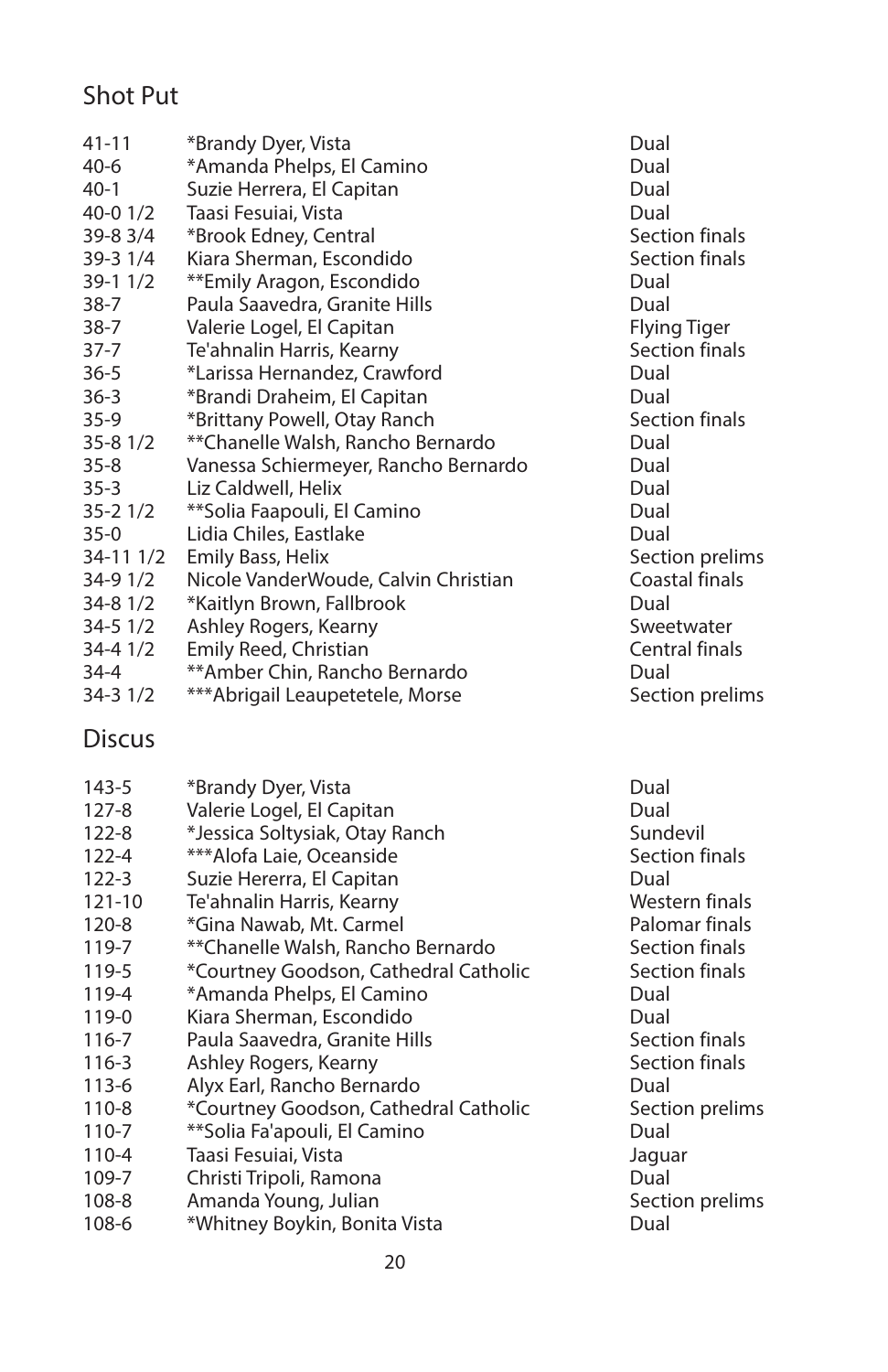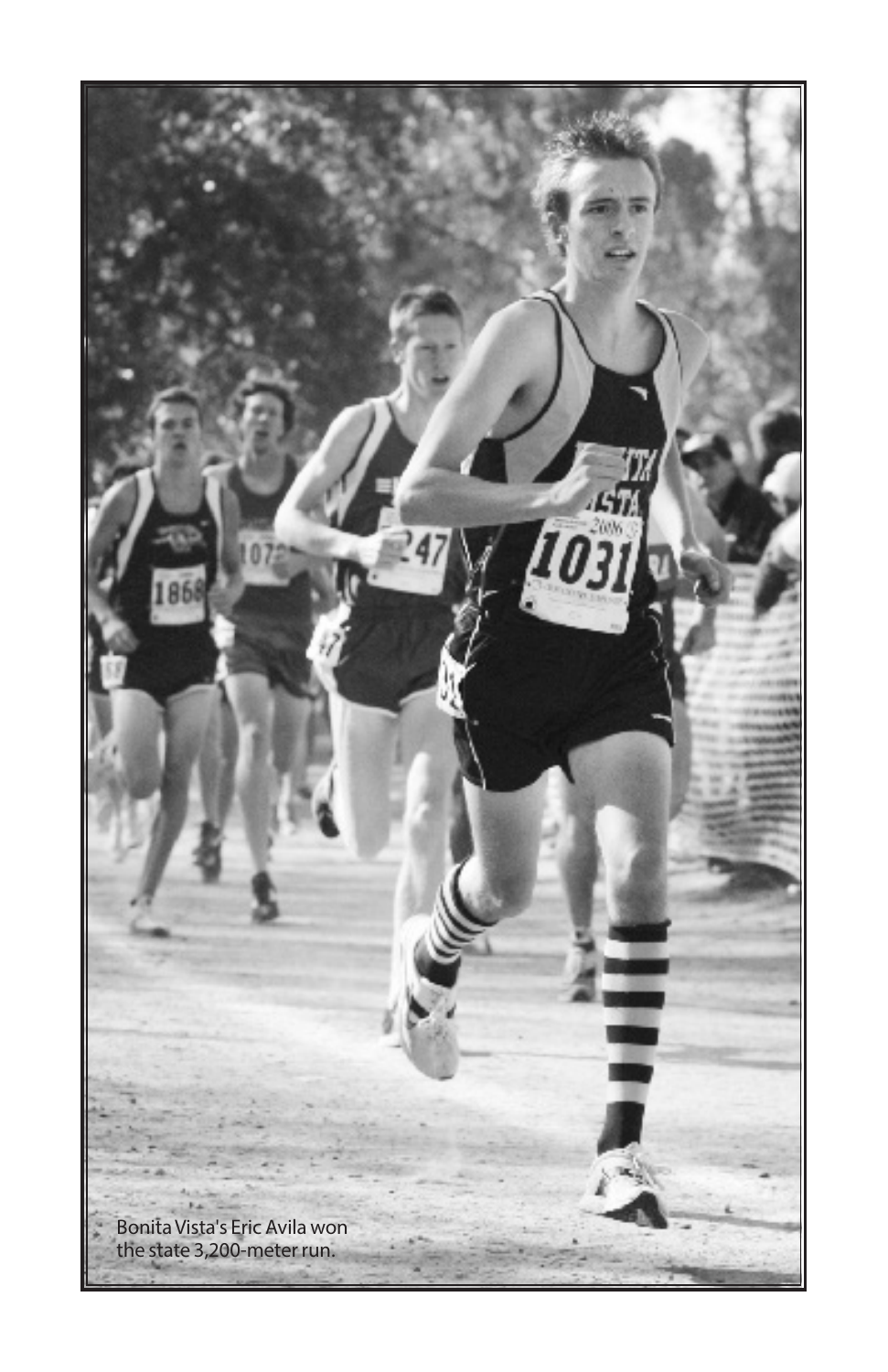**Note… The original paper versions of this guide included All-Time Lists and State Champions by year.** 

**Since these lists are added to from yearto-year they are not included in this recreated digital version.** 

 **To see the current list go to sdtrackmag.com where you'll find all the guides we have available, as well as the complete lists of All-Time marks and State Winners.**